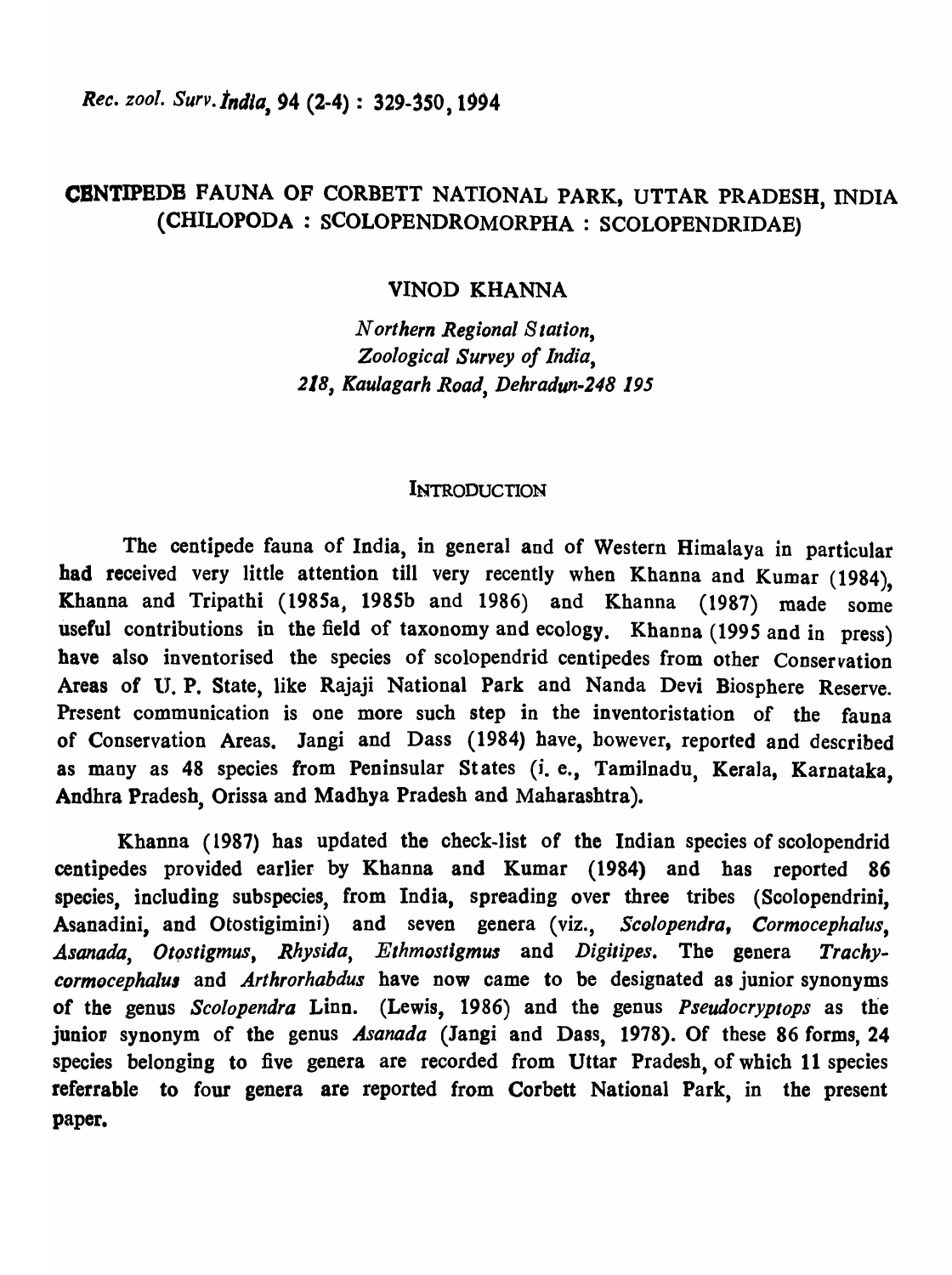MAP OF THE STUDY AREA: THE CORBETT NATIONAL PARK

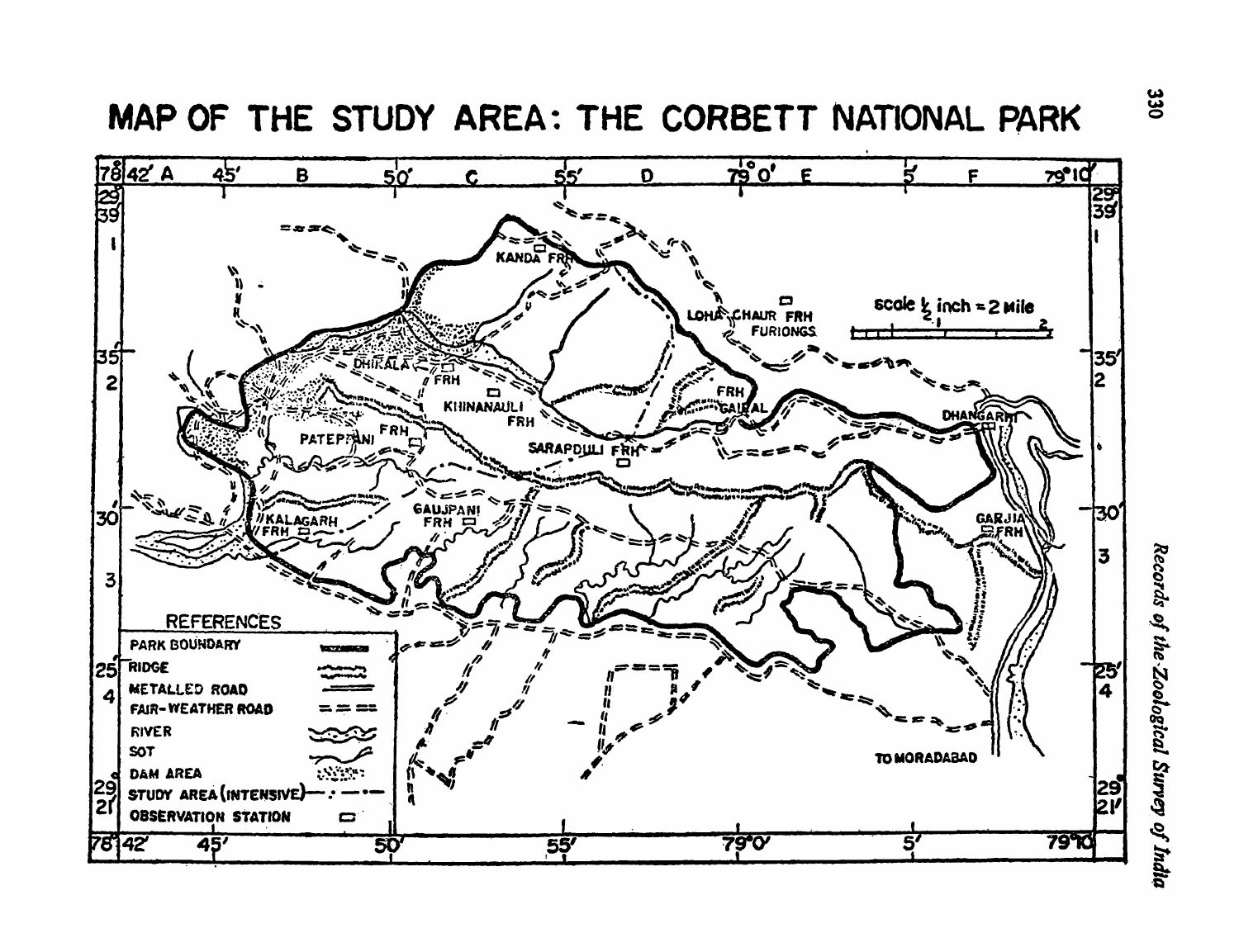## CORBETT NATIONAL PARK-A Brief Account

Corbett National Park, the first National Park ever created in the state of Uttar Pradesb, was demarcated under "United Provinces National Park Act 1934", comprising an area of 99·07 sq. miles in the bills of outer himalaya in the famous Patli Dun and the hill forests to the south of it. Today the Park covers an area of about 520 sq. kms between *29°13'* to 29·35' N· Lat., *78°33'* to 78°46'E. Long., spreading over Nainital and Pauri districts of Western Himalaya, U. P.

The Corbett National Park promises to be a wealth of experience for the Wildlife enthusiasts, ornithologists and botanists alike.

The natural forest of the Park is confined to Bhabar Tract of Shivalik formations at an altitude of 400-1200m above MSL., with varied topography of many marshy depressions, revines and plateau land. The river Ram Ganga runs right through the Park. Another major source of water is the reservoir formed by the Ram Ganga Multipurpose Hydro-electric Project at Kolagarh.

There are three distinct seasons in the Park. The temperature ranges from 3<sup>o</sup>C in December to  $42^{\circ}$ C in June, a maximum winter temperature rarely exceeding  $30^{\circ}$ C and the minimum summer temperature normally remaining above 23°C. The rainfall occurs from mid June to Septemper with maximum in the month of August. The Northeast monsoon ushers in another wet spell in December to February receiving the maximum of winter rains. November is the driest month with minimal rainfall. Because of the park being located at the forested hills of outer himalaya, it remains adequately humid throughout the year.

Flora, in which the Park abounds, is of the most abundantly growing Sale stre *(Shorea robusta)*, Shishum *(Delbergia sissoo)*, Katha *(Acacia catechu)* and Bamboo, besides various varieties of trees, bushes, ferns and other herbs like elephant grass, etc.

The centipede fauna of Corbett National Park resembles with that of overall Western Himalaya, U. P but differs considerably from the adjoining 'Terai Tract' fauna in Uttar Pradesh.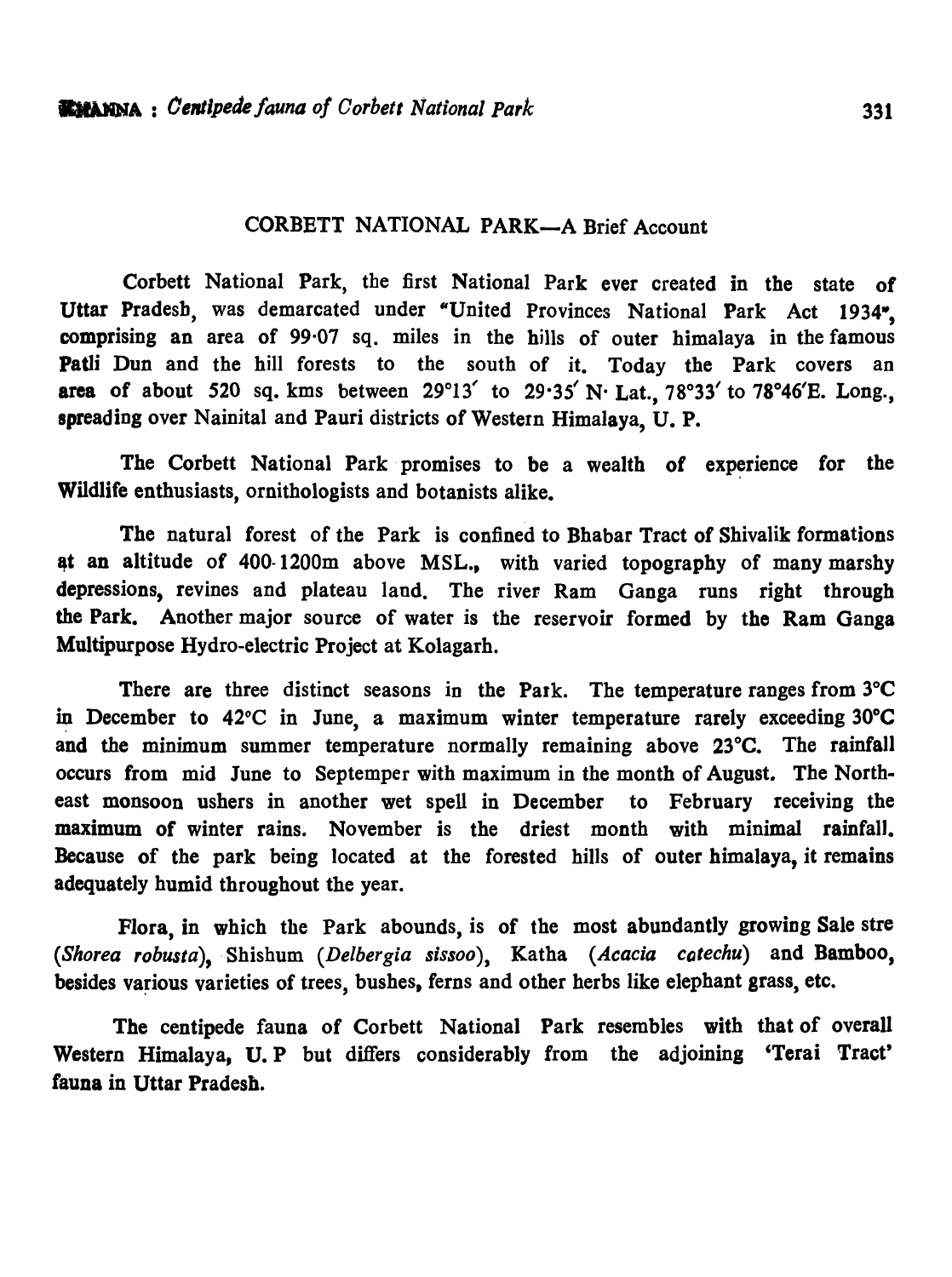### SYSTEMATIC ACCOUNT

Class : CHILOPODA SCOLOPENDROMORPHA Order : Family : SCOLOPENDRIDAE Subfamily : SCOLOPENDRINAE Tribe : SCOLOPENDRINI

#### 1. Cormocephalus dentipes Pocock, 1891

## 1891. Cormocephalus dentipes Pocock, *Ann. nat. Hist., Ser.* 6/7:66/67. *Type Locality:* India, Bengal.

*Material examined*: Dhikala, 3.iii.1973, 2 exs., (Reg. No. NRS. A-4192); 2.xii.1971, 1 ex. (A-4022); 3.iii.t973, 1 ex. (A-4199); 28.vi.1971, 4 exs. (A-4233); 3.iii.1973, 3 exs. (A-4234), all Asket Singh colI.; 13.viii.197S, S exs., R.N. Chopra colI. (A-4232); Boxar, 22.i.1971, 1 ex., J. C. Tripathi coIl. (A-4206); Sarapduli. 29.1.1971, 1 ex. (A-4207); 1.xii.1972, 1 ex. (A-4238), all J. C. Tripathi coli.; Bijrani, 22.xi.1972, 5 exs. (A-4212); 23.xi.1972, 7 exs. (A-4204). 19.xi.1972, 1 ex. (A-4223), all J. C. Tripathi coll.; Malani, 29.i.1971, 7 exs., J. C. Tripathi coll. (A-4205); 17.iii.1970, 2 exs., Asket Singh coll. (A-4208); Amdanda, 24.ii.1973, 28 exs. Asket Singh colI. *(A-422S);* Paterpani, 2S.i.1971, 4 exs., J. C. Tripathi colI. (A-4227).

*Remarks: Cormocephalus dentipes* Pocock recorded from Parasnath (Bihar) by Gravely (1910) was redescribed by Jangi and Dass (1980) and compared with the specimens collected from Delhi, proposing earlier certain sexually dimorphic characters (Jangi and Dass, 1975). Abmed (1980) reported it from Andaman IsIs. Khanna and Tripathi (1984 b and 1985) reported it to be a widely distributed species occurring throughout Uttar Pradesh. Jangi and Dass (1984) reported it from Madhya Pradesh and Orissa. Khanna and Tripathi (1984b) have, however, discussed seasonal incidence in this species in Western Himalaya, U. P. Khanna (1987 and 1995) does not agree to the so called, "sexually dimorphic characters", proposed by Jangi and Dass (I. c.) on the basis of the material studied. There is a tremendous amount of overlapping of the characters that Jangi and Dass Q. c.) describe as males or females. It is also difficult to sex the juvenile specimen as also suggested by Jangi and Dass (I. c.) themselves.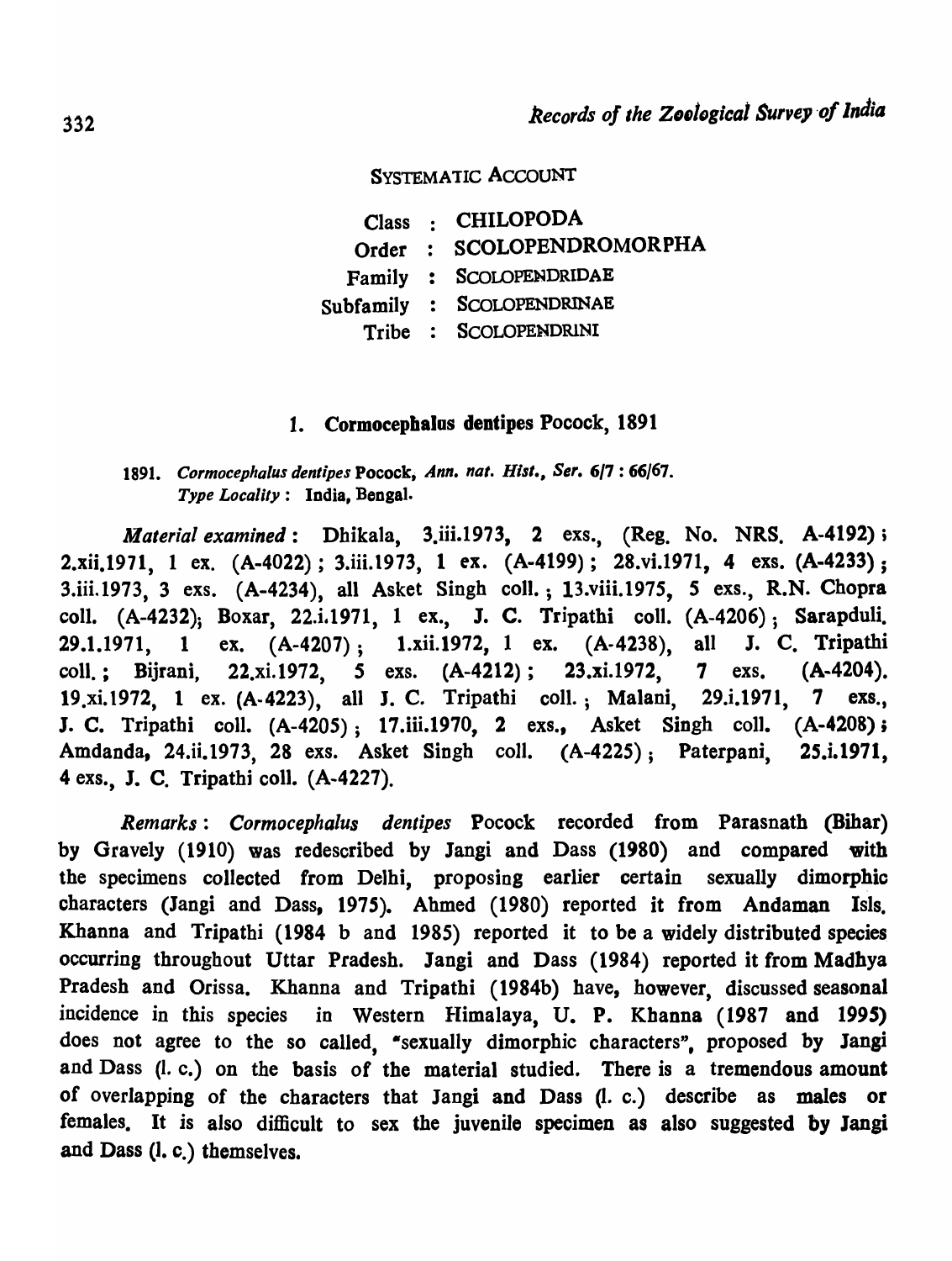#### 2. Scolopendra morsitans Linn. 1758

1758. Scolopendra morsitans Linnaeus, *Syst. nat.*, **Ed. 10: 638.** 

*Material examined*: Sarapduli, 1.iv.1973, 2 exs., R. N. Chopra coll. (A-4160); 3.xi.t972, 2 exs., (A-4168); 26.i.1971, 1 ex. (A-417S), all J. C. Tripathi coli.; Dhikala, 13.viii.1975, 1 ex., R. N. Chopra coll. (A-4176); 3.iii.1973, 2 exs., Asket Singh coll. (A-4187); Kanda, 13.xii.1970, 1 ex., Asket Singh coll. (A-4186).

*Remarks: Scolopendra morsitans* Linn. is a cosmopolitan species occurring throughout the year in all types of ecological habitats. It is morphologically very much a variable species occurring in various colour forms and sizes and has, therefore, been described 'by various authors under different specific and subspecific names, which they gave to the specimens in various stages of development. Khanna (1987) has redescribed the species, incorporating the variations noticed by various authors, as also in the material collected from Western Himalaya, U. P.

Tribe : OTOSTIGMINI

Subfamily : OTOSTIGMlNAE

### 3. Otostigmus amballae Chamberlin, 1913

(Fig. 1-4)

*1913. Otost;gmus amballae* Chamborlin, *Ent. News.* Phllad., 24: 74. *Type Locality:* India: Ambala (Haryana).

*Material examined* : Dhikala, 6.iii.1970, 11 exs., Asket Singh coll. (A-4026 and A-4339); Ramnagar, 26.ix.1978, 3 exs., Arun Kumar colI. (A-4338).

*Remarks:* Like *Oormocephalus dentlpes* Pooock, this species is also fairly abundant in Western Himalaya, U. P. and H. P. (Khanna and Kumar, 1984 and Khanna and Tripathi, 1986). Also like C. *dentipes* and S. *morsitans* this species too exhibit a great degree of morphological variations within the same population. The data on the intra-specific variations have been recorded by the *sauthor*  $\{bv\}$  studying the? huge collection from Western Himalaya, U. P. On the basis of which : the species has been redescribed and illustrated here, incorporating the important ranges of variations of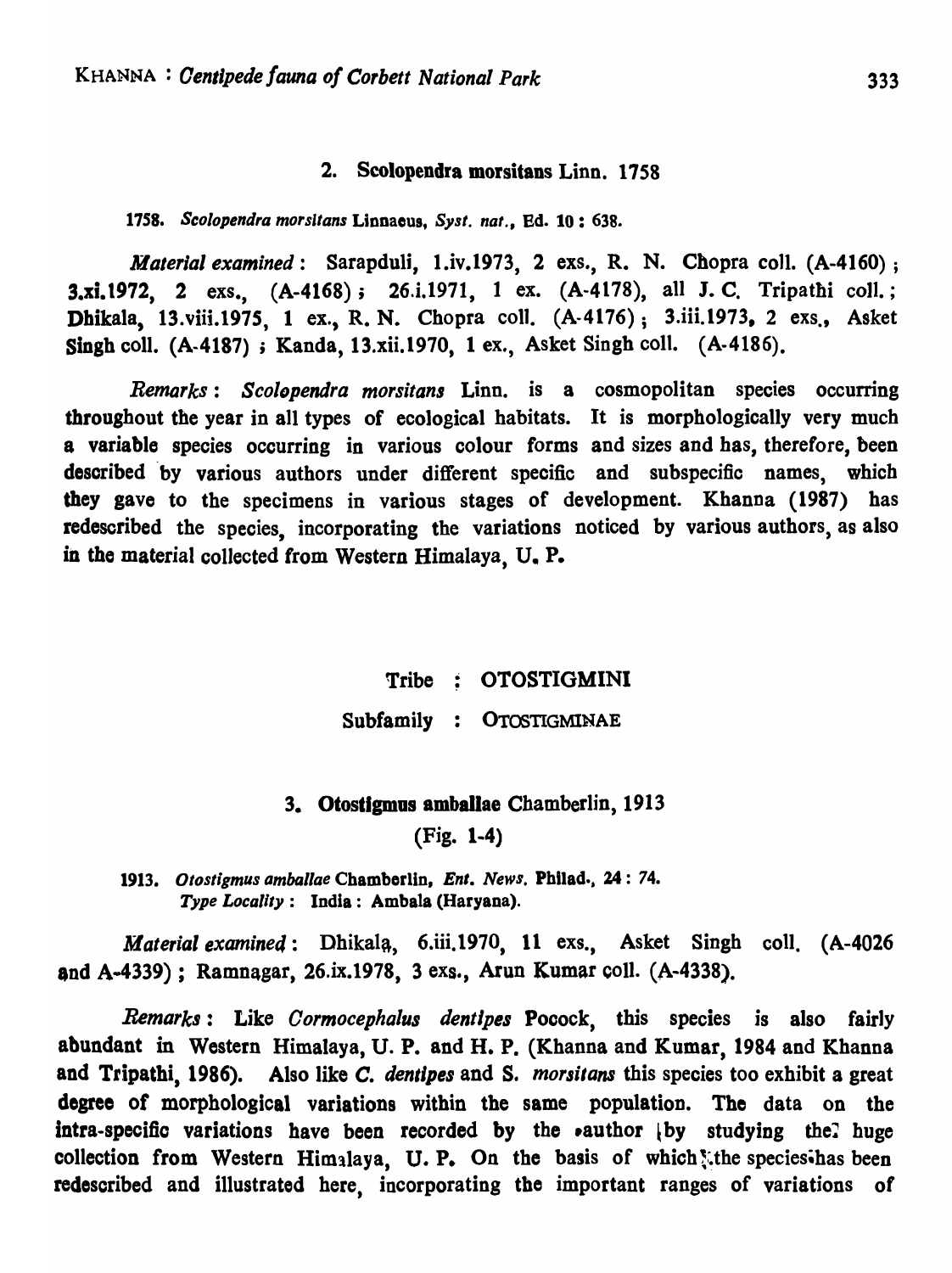

Otostigmus amballae (Figs. 1-4)

- 1. Head (Dorsal view); 2. Coxosternum; 3. Endtergite with anal leg prefemur (Dorsal view);
- 4. Endsternite with coxopleurae and anal prefemur.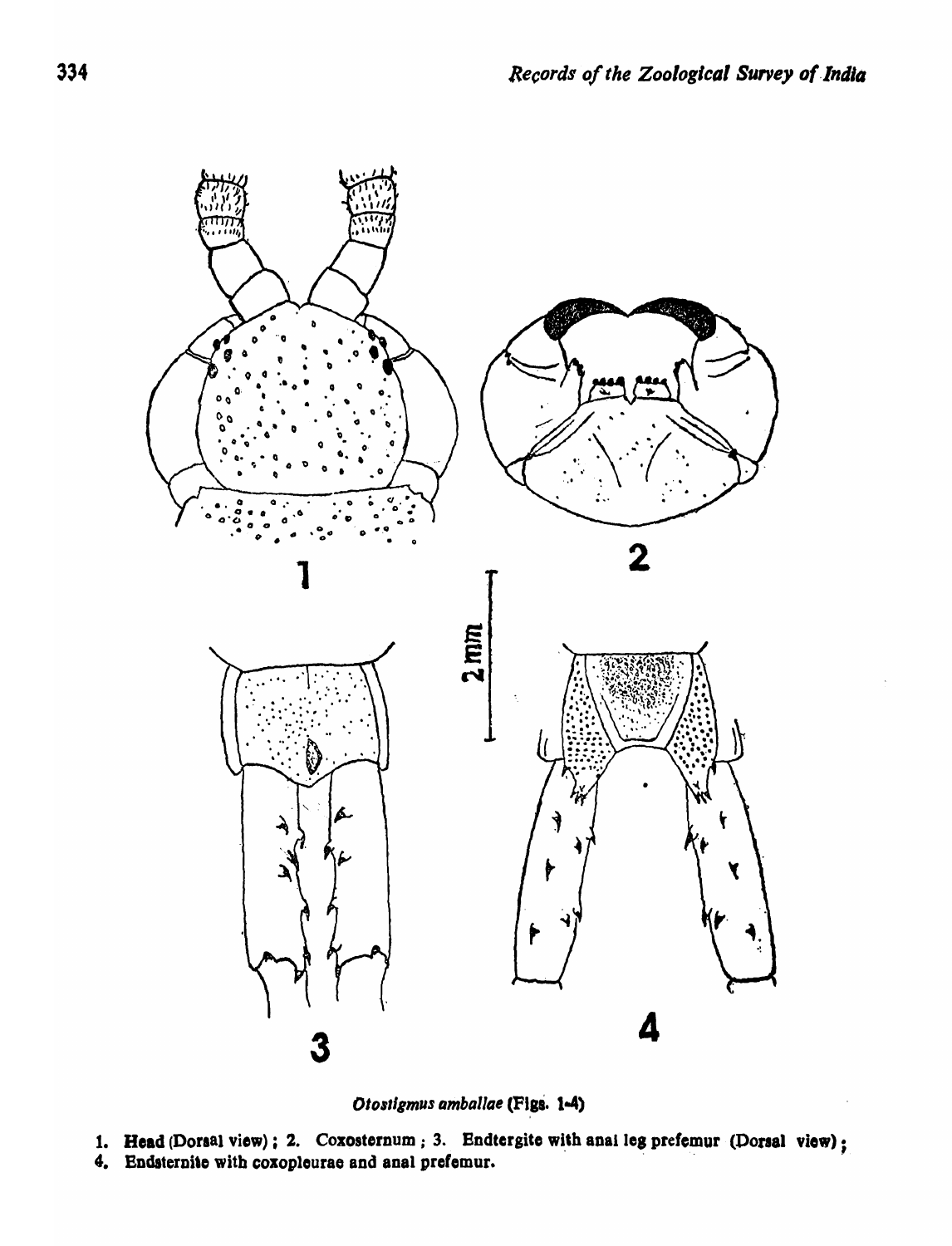morphological characters so as to eliminate the taxonomic anarchy within the same or different populations.

*Description: Colour:* Antennae, head and 1st Tergite dark olive green: rest of the tergal segments including anal legs light olive green; coxosternum and anterior 2 to 3 segments of the sternites olive to yellowish green; rest of the sternal segments and legs yellowish green. *Antennae:* 17 -19 segmented (in two samples 20 and in one case 16 on the right and 17 on the left); the average no. of antennal segments la 18; with 2-1/4 to 2-2/3 basal segments glaborous. Apical eight seggments dark olive green and basal light yellowish green with a cleareut demarcation of the colour. Reftexed antennae reaching the middle of the 5th segment. *Head:* Cephalic plate sparsely punctate, bearing anteriorly a short median groove; head shield dome shaped, almost equal in length and width, distinctly overlapped by the 1st tergite (fig. 1). *Tergites:* Sparsely punctate, non-granulate with complete paramedian longitudinal furrows beginning from the middle of the 3rd segment; in couple of the specimens studied the furrows are complete on 2-19 or 20th segment also ; the lateral emargination of tergites begins as early as from 6th segment; endtergite shield shaped, broader than long with its posterior margins curving in on their sides and meeting posteriorly in a round bulge; endtergite also with a median depression at the posterior end and a very small furrow (fig. 3) anteriorly also [in contrast to Attems (1930)] wherein the position of depression has been described anterior and furrow posterior. *Sternites*: Sparsely punctate and granulate in the posterior segments: 2-19 segments with a pair of complete paramedian longitudinal furrows (variations, 3-19 or 2-20); additionally an intermittantly broken median sulcus on segment 3-19 is also visible; endsternite also sparsely punctate (fig. 4) without furrows, tapering .posteriorly with its posterior margin incurved, slightly longer than wide. *Coxopleura:*  Densely punctate process of the coxopleura almost a third of its length extending behind endsternite, tipped with  $4+4$  spines on average, alongwith a spine on its lateral margins (variations :  $3 + 3$ ,  $3 + 2$ ,  $3 + 1$  or  $4 + 2$ ). The size of the puncts predominently (fig. 4) large, *Legs:* 1-2, 1-3, 1-4, 1-5, 1-6, 1-7 or 1-8 pair of legs with two spurs to the first tarsal segment; 21st pair of legs without such spurs; all legs with 2 spurs to the claws. *Anal legs:* Prefemur of the anal legs nearly 4 times longer than wide with 4-2-3-3 thorns arranged in four rows; prefemoral process present fig.  $3, 4$ ).

The species earlier recorded from Ambala (Haryana) by Chamberlin (1913), was first recorded from Uttar Pradesh by Khanna and Kumar (1984) and later by Khanna and Tripathi (1986) from Himachal Pradesh,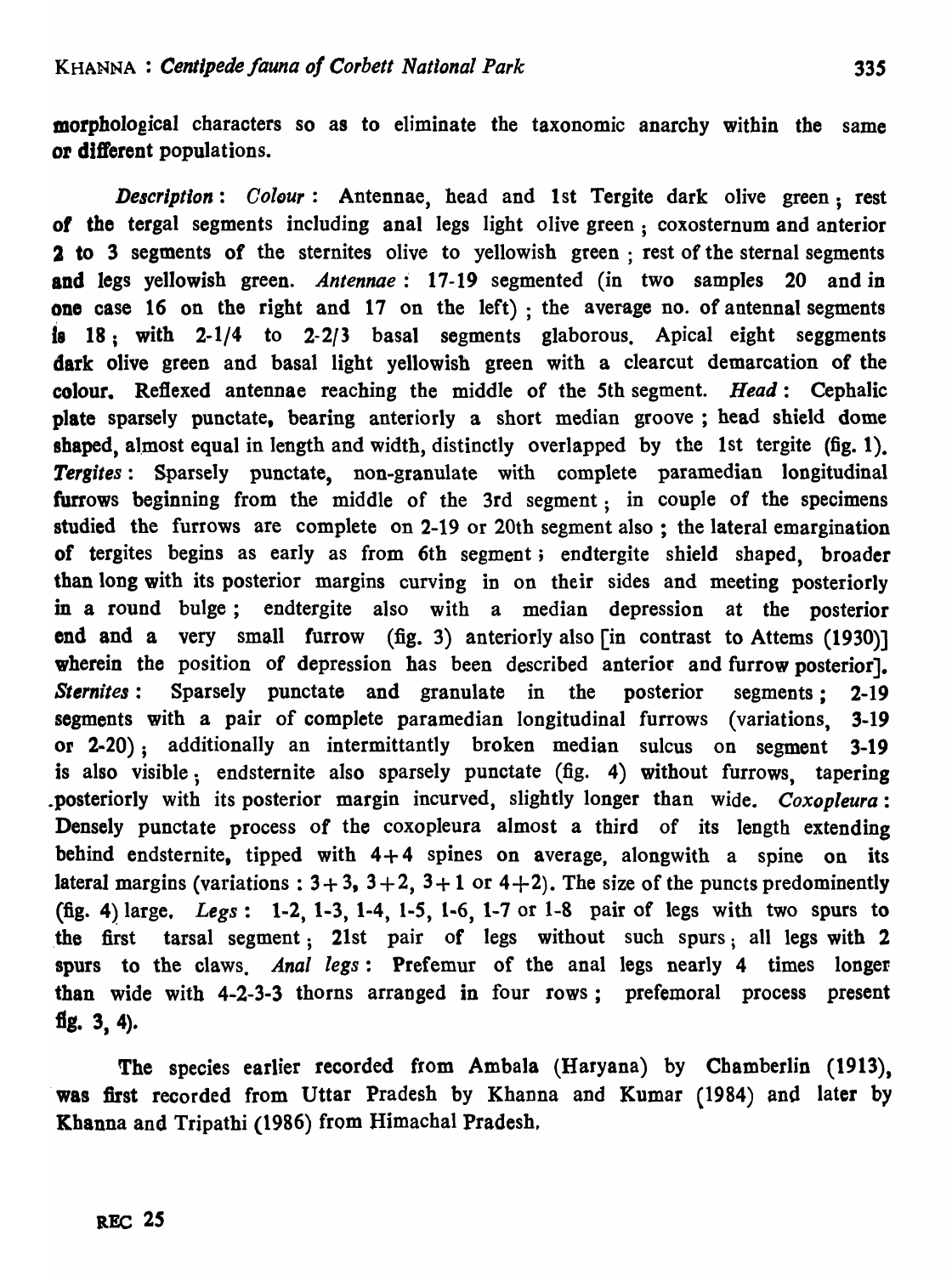#### 4. Otostigmus nudus Pocock, 1890

*1890. Otostigma nudum* Pocock, *Ann. nat. Hist. Ser.,* (6) 5 : 247. *Type Locality:* India, Madras (Tamil Nadu).

*Material examined*: Dhikala, 3.iii.1973, 1 ex., Asket Singh coll. (A-4330).

*Remarks:* Reported earlier to occur in Madras (Tamil Nadu) by Attems (1930) and Himachal Pradesh by Khanna and Tripathi (1986) this is the first record of the species from Uttar Pradesh from within the parimeter of Corbett National Park.

#### 5. Rhysida afra cuprea Kraepelin, 1903

*1903. Rhysida cuprea* Kraepelio. *Mitt. Mus.,* Hamburg,20: 153·154. *Type Locality:* Bhutan.

*Material examined:* Dhikala, 3 iii.1973, 1 ex., Asket Singh coli. (A-4323).

*Remarks:* The species was described by Kraepelin (I. c.) from Southern slopes of Bhutan Himalaya as *R. cuprea.* Attems (1930) relegated it to the subspecies of *R. afra* (Peters). Gravely (1912) recorded it from West Bengal and Assam. Khanna and Kumar (1984) have already reported this species to occur in Western Himalaya, U. P.

## 6. Rhysida corbetti sp. nov, (Figs. 5-7)

*Material examined:* Sarapduli, 26.i.1971, 6 exs., J. C, Tripathi coll. (A-4292; Holotype and A-4293; Paratypes); Dhikala, 29.1.1972, 3 exs., Asket Singh coll, (A-4294, Paratypes).

*Description: Colour:* The colour of the animal completely decolourised due to long preservation. *Antennae:* 18 segmented with its 3 basal segments glaborous (fig.  $5$ ); reflexed antennae reaching to the middle of 3rd tergite. Head: Cephalic plate smooth, longer than wide with an anterior median groove (fig. S). *Coxosternum* : Dental plate of the coxosternum with 5 + *5* separate teeth, without post-dental spur; prefemoral process of the coxosternum unidentate; base of the dental plate smooth but with a median sulcus running almost up to sternite-I; no oblique or oblong sutures visible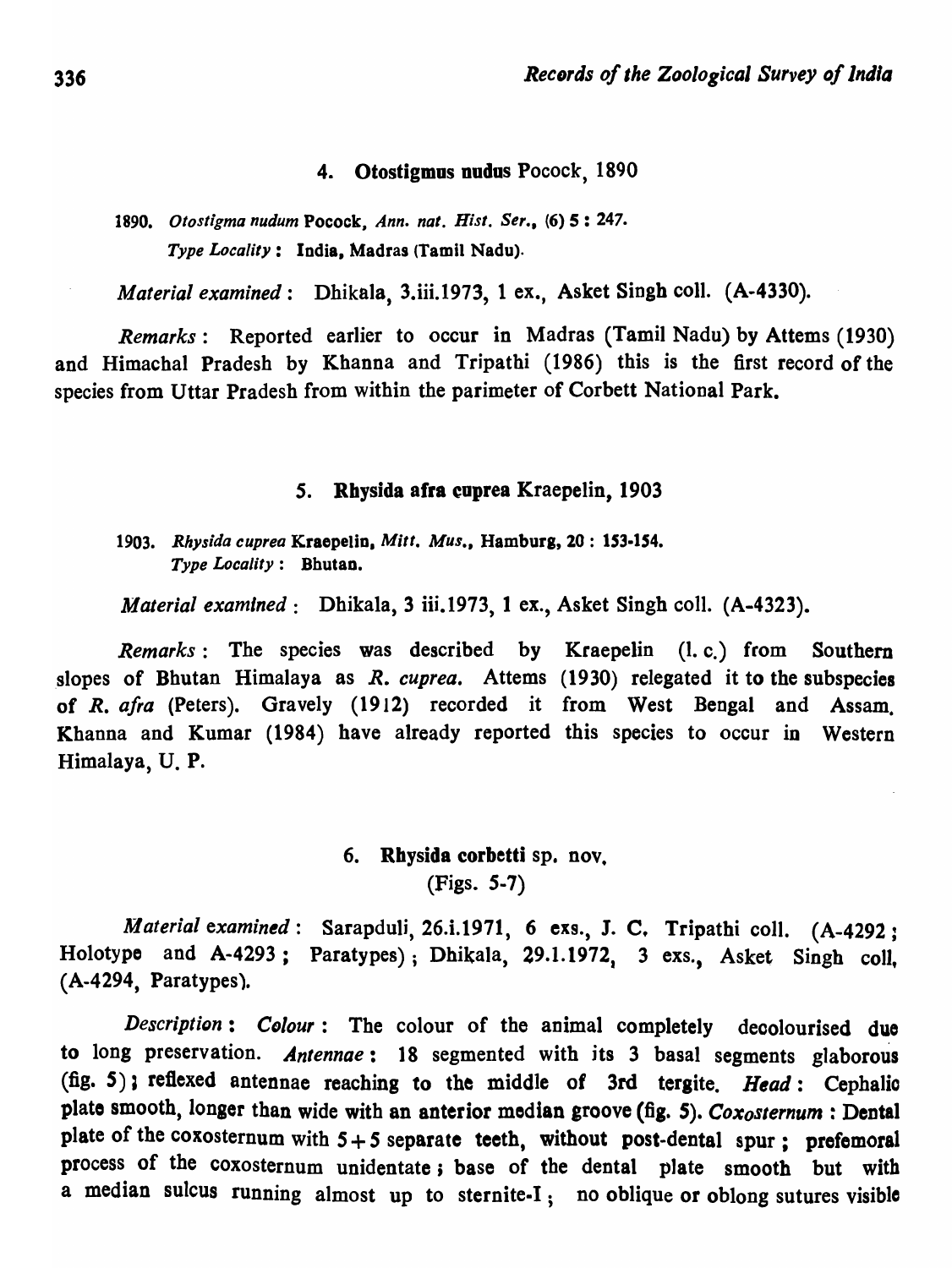{lis.' '). *Tergltes:* Smooth, not punctate: 5-19 segments with a pair of complete paramedian longitudinal furrows, feebly represented in the middle segments; endtergite without furrow; emargination of tergal segments beginning on 19th; endtergite broader than longer j arched laterally; posteriorly without any notch or sutures. *Sternites:*  Smooth, 2-19 segments with a pair of deep paramedian longitudinal furrows; endsternite tapering posteriorly with posterior margin truncate; almost equal in length and width (fig. 7). *Coxopleura*: Sparsely punctate process of coxopleura with 3 spines at its apex; without dorsal or lateral spines, extending slightly behind the endsternite (fig. 7). Legs: 1st pair of walking legs with 2, 2-19 with 1 spur to the 1st tarsal segment; 20th and 21st without such spur; all legs with 2 spurs to the claws. *Anal legs* : Anal leg prefemur about 3 times longer than its width; 9 thorns arranged in 3 rows of 3



*Rhysida corbetti* sp. nov. (Figs. 5-7)

5. Head & 1st tergite (Dorsal view); 6. Head (Ventral view): 7. Endsternite with coxopleura and anal legs prefemur.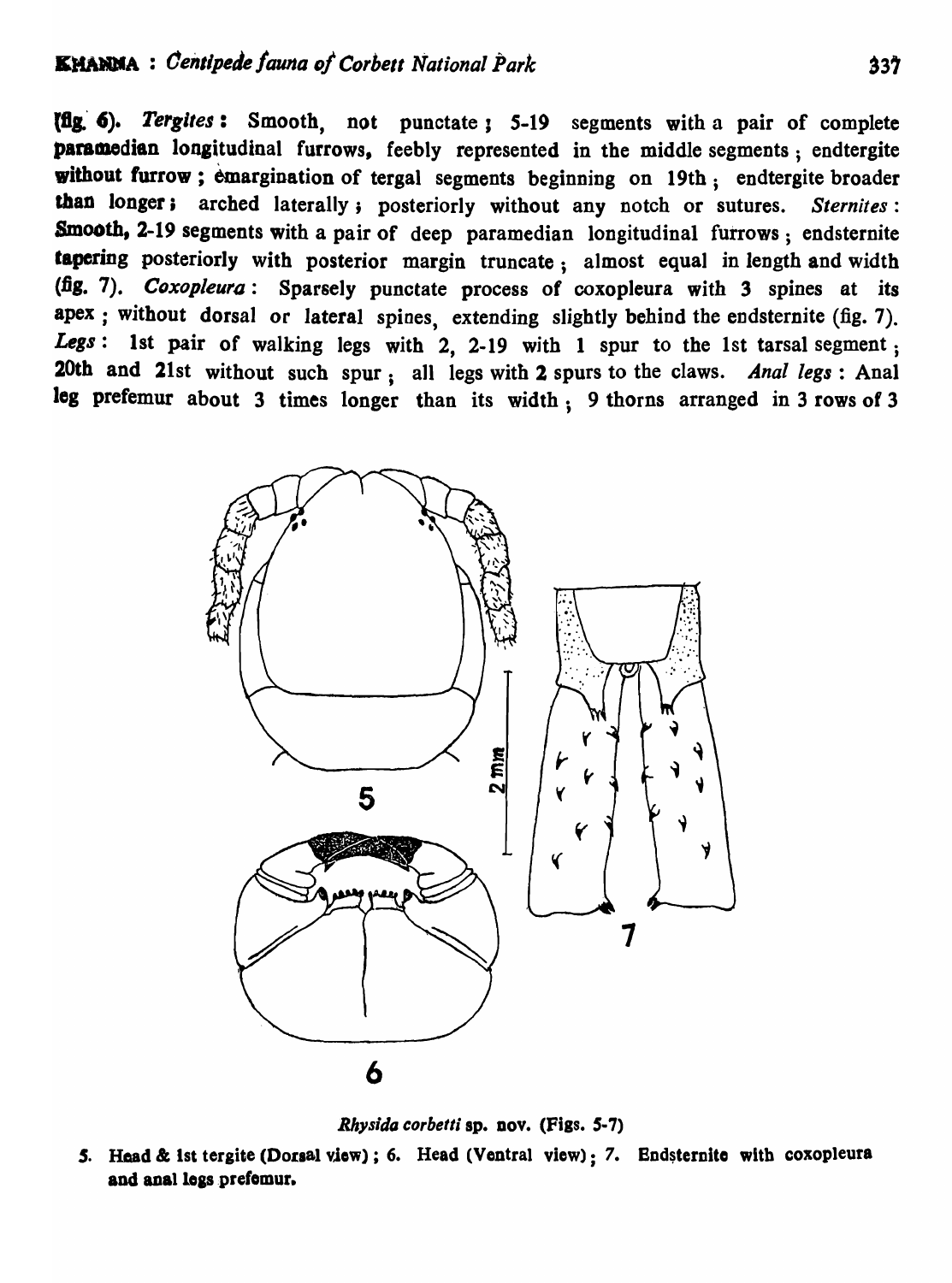each; prefemoral process with 2 spines at the apex (fig.7). *Affinities: Rhysida corbetti* sp. nov. resembles *R. neocrassispina* Jangi and Dass, 1984 in having 2-19 sternal segments with complete paramedian longitudinal furrows but differs from it in having 1st pair of legs with two spurs on tarsal segment (vs. 1-3 pairs); 20th pair of leg without tarsal spur (vs. with tarsal spur); 3 basal segments of antennae glabrous (vs. 4-12); tergal emargination beginning on 18th (vs. 6th) segment; coxosternal teeth  $5+5$  (vs.  $4+4$ ); coxopleural process tipped with 3 spines (vs. 2 spines).

## 7. Rhysida monalii Khanna and Kumar, 1984

*1984. Rhysida monalii* Khanna and Kumar, *Uttar Pradesh* I. *zool.,* 4 (1) : *93-9S. Type Locality:* India. Almora (U. P.).

*Material examined*: Gairal, 10.x.1972, 3 exs., J. C. Tripathi coll. (A-4261); 2 exs., 8.iii.1973, Asket Singh colI.; 2 exs., 6.iii.1973, Asket Singh colI. (A-4267); Mohan, 30.i.1971, *S* exs., J. C. Tripathi colI. (A-4246); Malani, 29.i.1971, 1 ex., J. C. Tripathi coIl. (A-424S); Sultan, 7.iii.1973, 5 exs., Asket singh colI. (A-4253); 24.i.1971, 4 exs., J. C. Tripathi coil. (A-425S); l.xii.1971, 1 ex., R. K. Bhatnagar coil. (A-4280); Bijrani, 31.i.1971, 1 ex., J. C. Tripathi coli. (A-4268); Dhikala, 16.viii.197S, 1 ex., R. N. Chopra coli. (A.4247); Sarapduli, 26.i.1971, SO exs., J. C. Tripathi colI. *(A-42S7);* l.xii.1972, 1 ex., J. C. Tripathi coIl. (A-4260).

*Remarks:* It is a widely distributed species occurring throughout in U. P., H. P., and Jammu and Kashmir (Khanna and Kumar, 1984; Khanna and Tripathi, 1985).

# 8. Rhysida lithobioides kumaoensis s. sp. nov. (Figs. 8-14)

*Material examined:* India: U. P.: Nainital, Bijrani, 31.i.1971 1 ex., J. C. Tripathi coli. (A-4290, Holotype). Paratypes bearing the same data (4 exs.) (A-4291). Elsewhere: India: U. p. Terai: Lakhimpur Kheri, Chandan Chauki (Dudhwa National Park), 21.xii.198S, 3 exs., Raj Tilak coil.

*Description: Colour*: cephalic plate and anal legs dark olive green; sternites, coxosternum and legs yellow to yellowish green. *Antennae:* 21 segmented, with its 3 basal segment glabrous; refiexed antennae reaching up to the end of 3rd' tergite 'or beginning of the 4th tergite. A deep longitudinal groove running all along the length of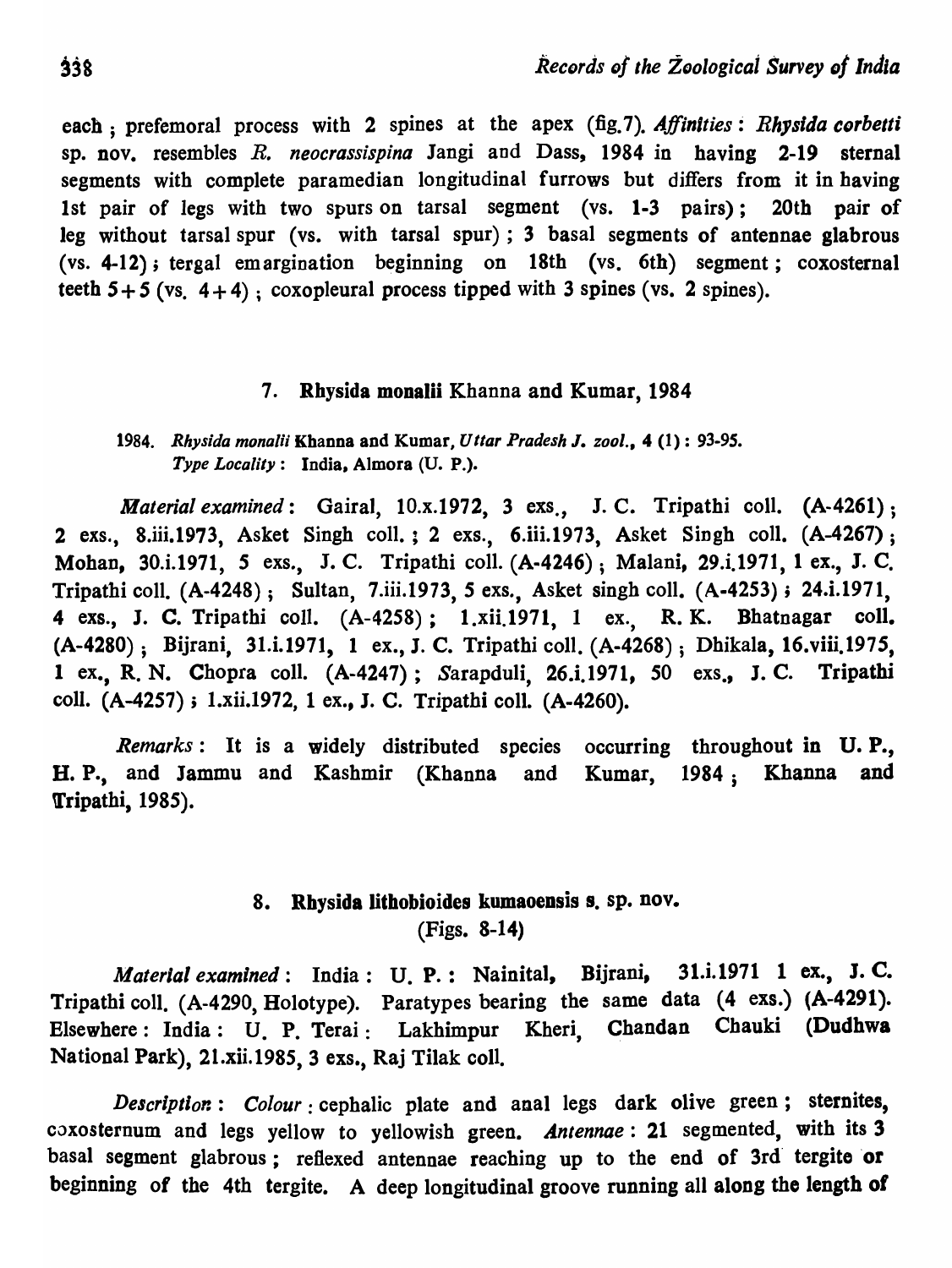

Rhysida lithobioides kumaonensis s. sp. nov. (Figs. 8-14)

8. Anterior body segments showing punctation of cephalic plate & shape of the first tergal seg; 9. Head (Ventral view) ; 10. Endtergite ; 11. 20th and endsternite with coxopleura.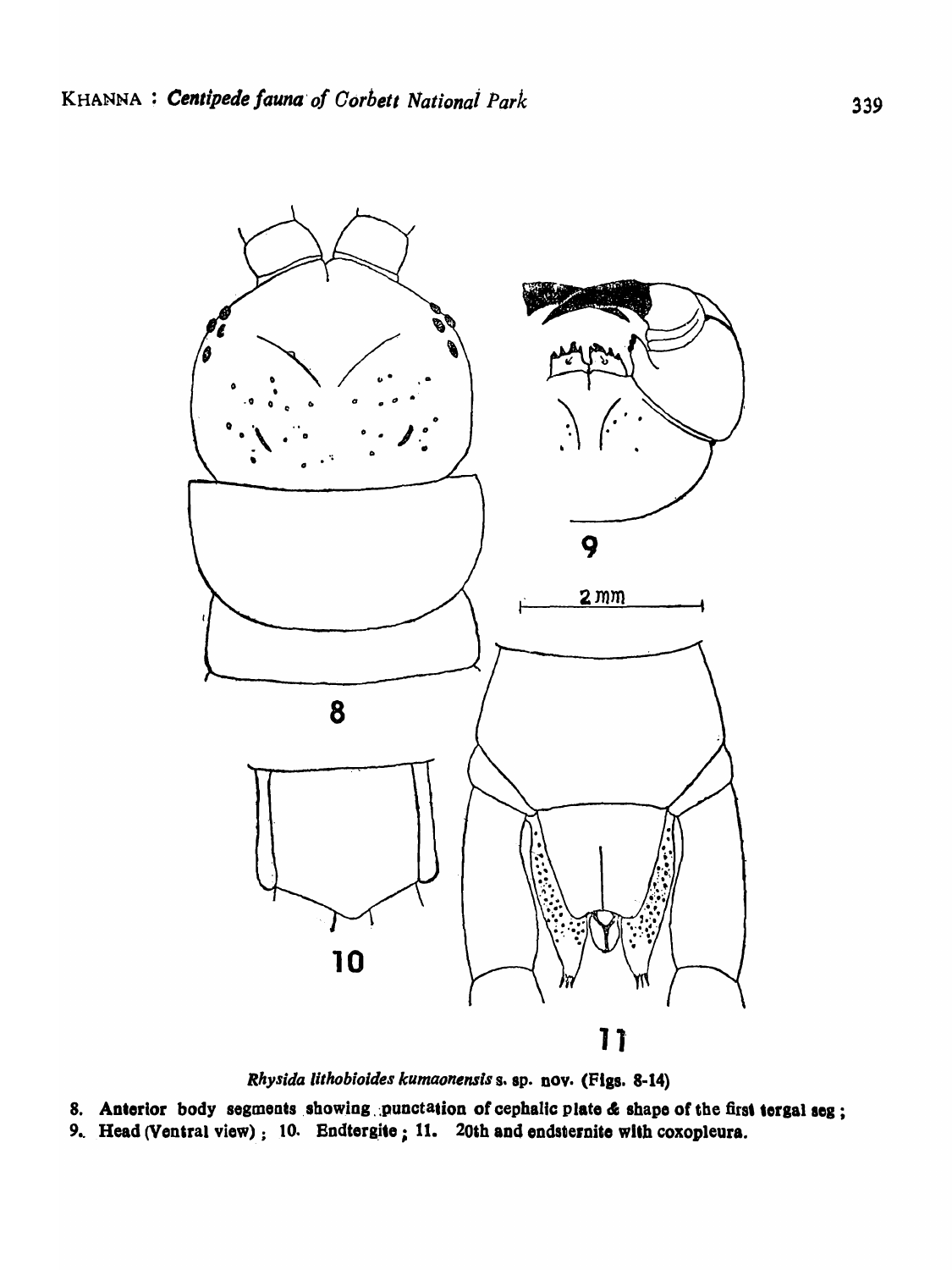

Rhysida lithobioides kumaonensis s. sp. nov.

- 12. Anal leg showing the arrangement of spines on prefemur and relative length of tarsal  $1 \& 2$ ;
- 13. Anal leg prefemur (Dorsal view) ; 14. 21 segmented antennae showing lateral furrow.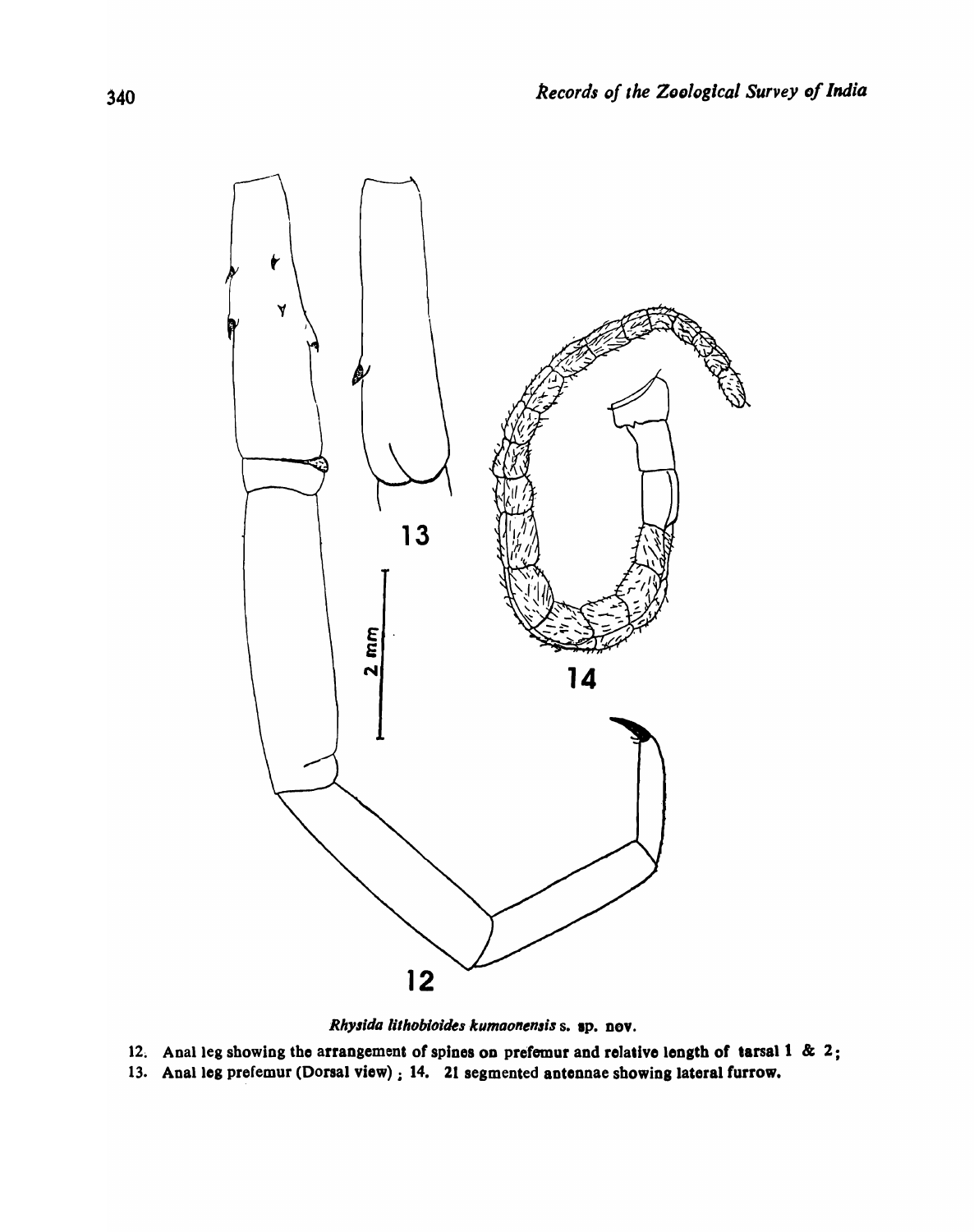antennae is visible (fig. 14). *Head:* Cephalic plate sparsely punctate with a deep median notch present anteriorly; without median or longitudinal furrows; broader than long (fig. 8). *Coxosternum*: Dental plate with  $4+4$  teeth; base of the coxosternal plate sparsely punctate (fig. 9) with a very small median furrow present only anteriorly; prefemur of the coxostemum tridentate; dental plate longer than wide, with a post dental spur. *Tergites*: Smooth; 5 or 6 to 18 (or 20) with 2 complete paramedian longitudinal furrows; tergal emargination from 18th segment; endtergite without a median sulcus (fig. 10); *Sternltes:* Without paramedian longitudinal furrows; endsternite tapering (fig. 11) posteriorly with a median notch; median sulcus present at posterior 2/3rd of endsternite. *Coxopleura*: Densely punctate process of coxopleura a third of its length longer than endsternite, at the apex studded with 3 spines but no sub-apical or lateral spine present (fig 11). *Legs:* 1-18 pair of walking legs with 2 spurs to 1st tarsal segment; 19th with one and 20th without such spur; all legs with 2 spurs to the terminal claws. *Anal Legs*: Prefemoral spines on anal legs confined only proximally; medially with 1, ventromedially with 2, ventrolaterally also with 2 spines (fig. 12  $\&$  13); a deep transverse groove present ventrally at the prefemur, visible laterally up to middle on the femur; Tarsal II is about half the length of Tarsal 1st (fig. 12). *Affinities: Rhysida lithobioides kumaonensis* ssp. nov. is quite different from R. I. *abessynica* and R. I. *paucidena* in possession of 3 apical spines on coxopleural process (vs. 2 apical spines) and conspecific with R. I. *trispinosus* and *R.* I. *shivalikensis* Khanna. However, it differs from *trispinosus*  in having 18-21 tergal segments laterally emarginate (vs. 13-21), as in *shivalikensis*  from which it differs in possession of 21 segments on antennae (vs. 19) and endsternite with a median furrow (absent both in *shivalikensls* and *trisplnosus).* It also differs from *trispinosus* in having none of the sternal segments with paramedian longitudinal furrows, the character which it shares with *shivalikensis;* 20th pair of legs without tarsal spurs (vs. with, both in *shivallkensis* and *trisplnosus).* 

The species *R. lithobioides* (Newport), in India, is represented by S subspecies viz., R. I. *paucidens* and R. I. *trispinosus* from Peninsular India (Jangi and Dass, 1984), R. *I. Ilthobioldes* from Terai, U. P. (Khanna and Tripathi, 1985), R.I. *lhivallkensls* Khanna from Rajaji National Park, U. P. (Khanna, 1995) and R.I. *kumaonensis* ssp. nov. from Corbett National Park.

## 9. Rhysida nuda nuda (Newport), 1845

1845. Branchiostoma nudum Newport, *Trans. Linn. Soc.*, London. *Typ, LoClllity:* Paramata, New South Wales. Australia.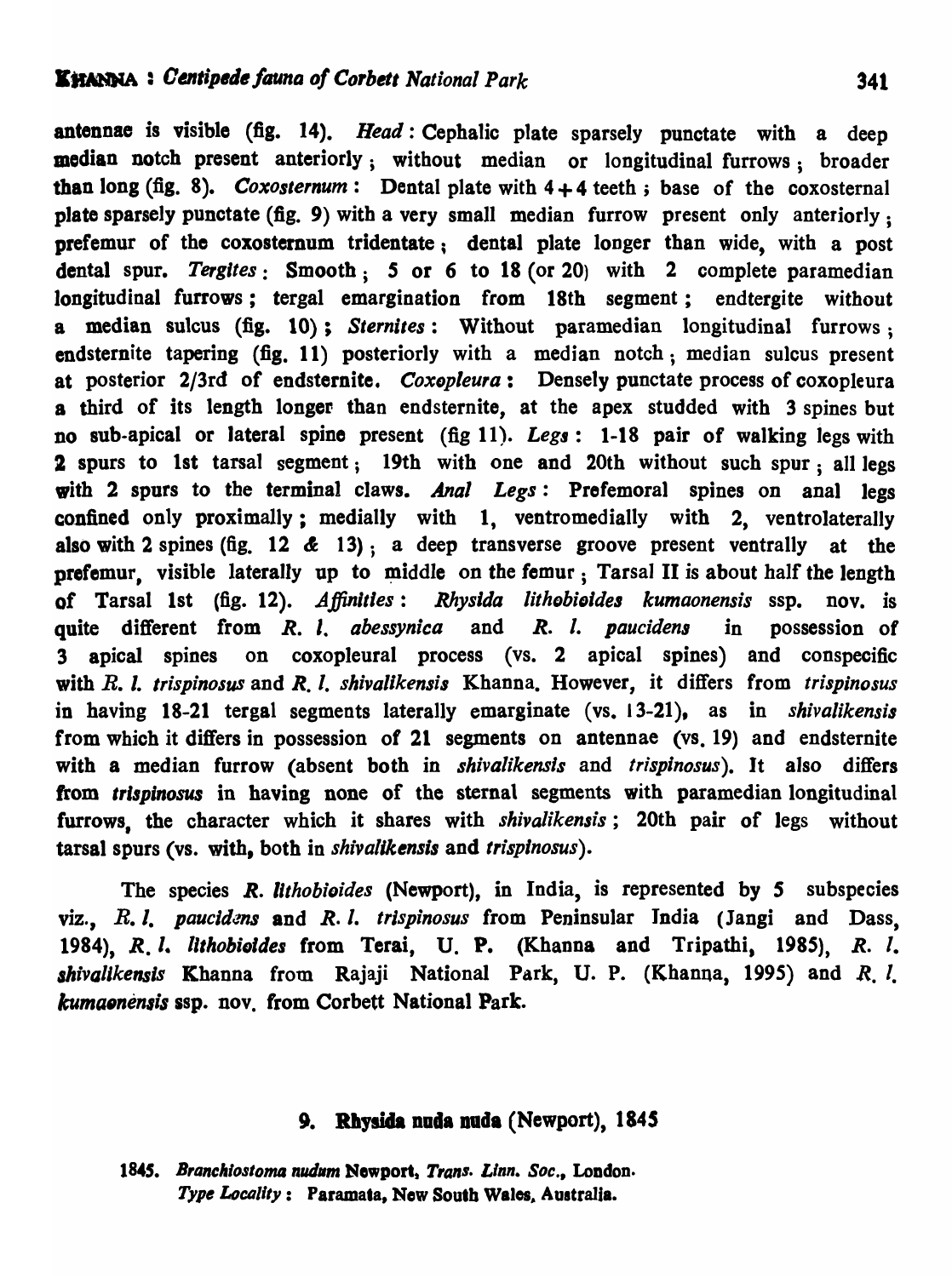*Material examined:* Sarapduli, 1.xi.1972, 1 ex., J. C. Tripathi coli. (A-4311).

*Distribution:* Assam, Andhra Pradesh, K'arnataka, Maharashtra, Orissa and' Tamilnadu.

*Remarks*: This is a first record of the species from Uttar Pradesh.

#### 10. Rhysida nuda immarginata (Porath), 1876

*1876. Branchiostoma immarginatum* Porath, *Bih. svenska vet. ,Akad.,* 4 (7): 24,. *Type Locality:* Manilla, Philippines.

*Material examined:* Bijrani, 28.ii.1973, 2xs., Asket Singth coll. (A-4313) : Sultan, 23.xi.1971, 2 exs., Asket Singh coll. (A-4314); Gairal, 15.xi.1972, 8 exs. J. C. Tripathi coll. (A-4315); Dhikala, 23.xi.1973, 1 ex., Asket Singh coll. (A-4316).

*Remarks:* Reported earlier by Gravely (1912) from Nainital (U. P.), Darjeeling. Calcutta and Punkhabari (West Bengal), Nareil and Jessore (Bangladesh) ; by Khanna and Tripathi (1985) from Lakhimpur Kheri (U. P.) and Khanna and Kumar (1984) from Almora and Dehradun, this is a further record of the species within the state from Corbett National Park.

# 11. Rhysida stuhlmanni bimalayanus ssp. nov. (Figs. 15-19)

*Material examined*: India: Uttar Pradesh: Nainital Kaladungi-Mangoli Road,

30.xi.1986, J. C. Tripathi coll. (Holotype). Paratypes: Mohan (C. N. P.), 30.i.1971, 6 exs., J. C. Tripathi coli. (A-4292 and 4293) ; Dhikala, 29.1.1972, 3 exs., Asket Singh coIl. (A-4294).

*Moterial collected from outside Park in Western Himalaya, U.* p.

*India*: U. P.: Nainital, Kaladungi-Mangoli Road 1,xii.1986, 2 exs., J. C. Tripathi coll.; Chamoli. Guptkashi, 16.x.1975, 5 exs., J. C. Tripathi coll.; Uttar Kashi, Barkot, 13.xi.1973, 1 ex., Asket Singh coll.; Dharansu, 4.ii.1972, 1 ex., J. C. Tripathi coll.

*Description: Body Length:* 66 mm, including antennae and anal legs. *Colour:*  Head, antennae, tergites and legs olive green; sternites and ventral surface of the head greenish yollow (in specimen preserved in 70% Alcohol). *Antennae*: Long, composed of 20 segments; 3 basal segments glabrous; reftexed antennae reaching back to the end of 5th or begining of the 6th tergite. *Head*: Cephalic plate smooth, broader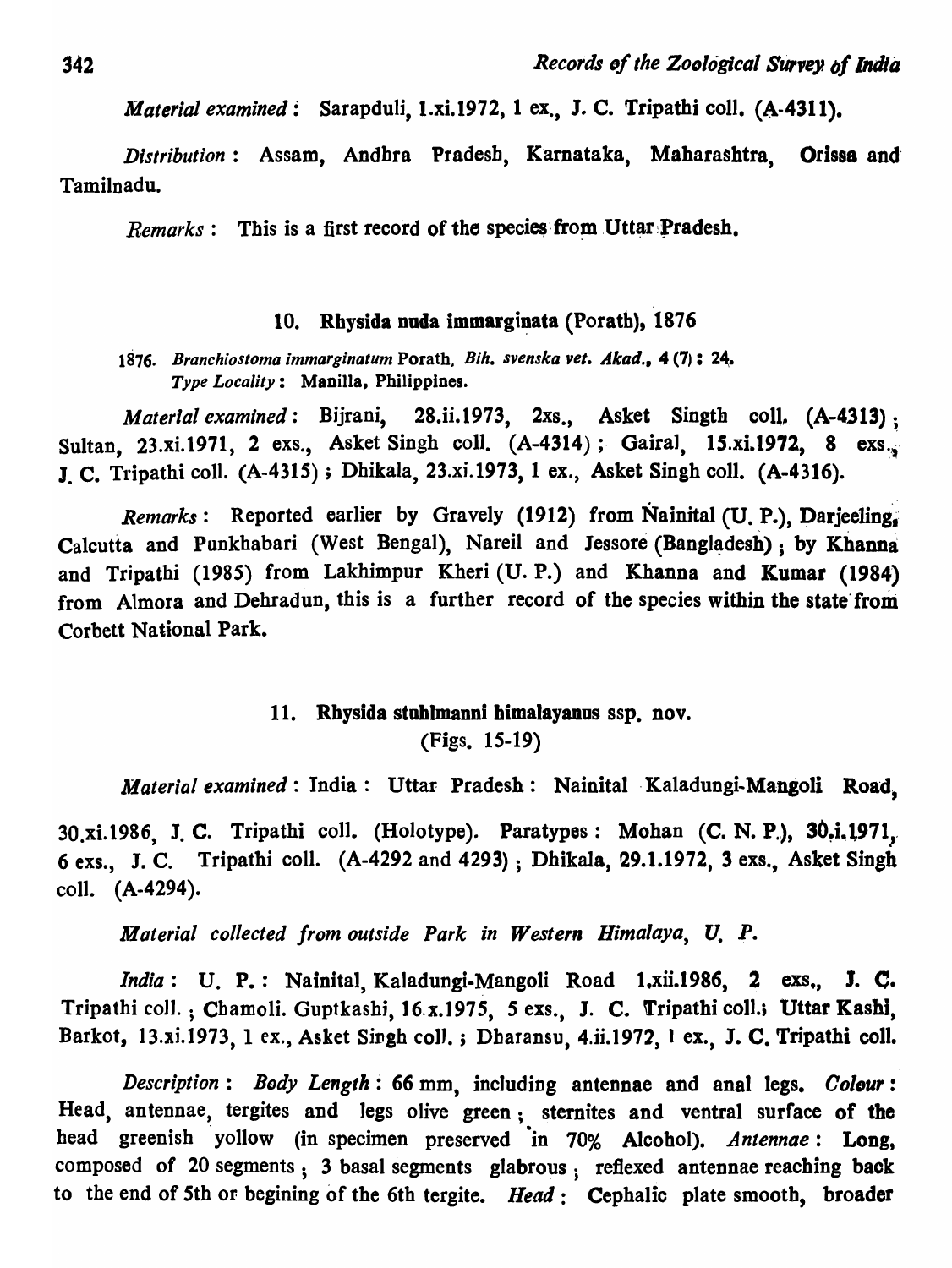

Rhysida stuhlmanni himalayanus s. sp. nov. (Figs. 15-19)

15. Head (Dorsal view); 16. Coxosternum; 17. Endsternite, Coxopieura & Anal leg prefemur; 18. Endtergite; 19. Femoral segment (Anal leg).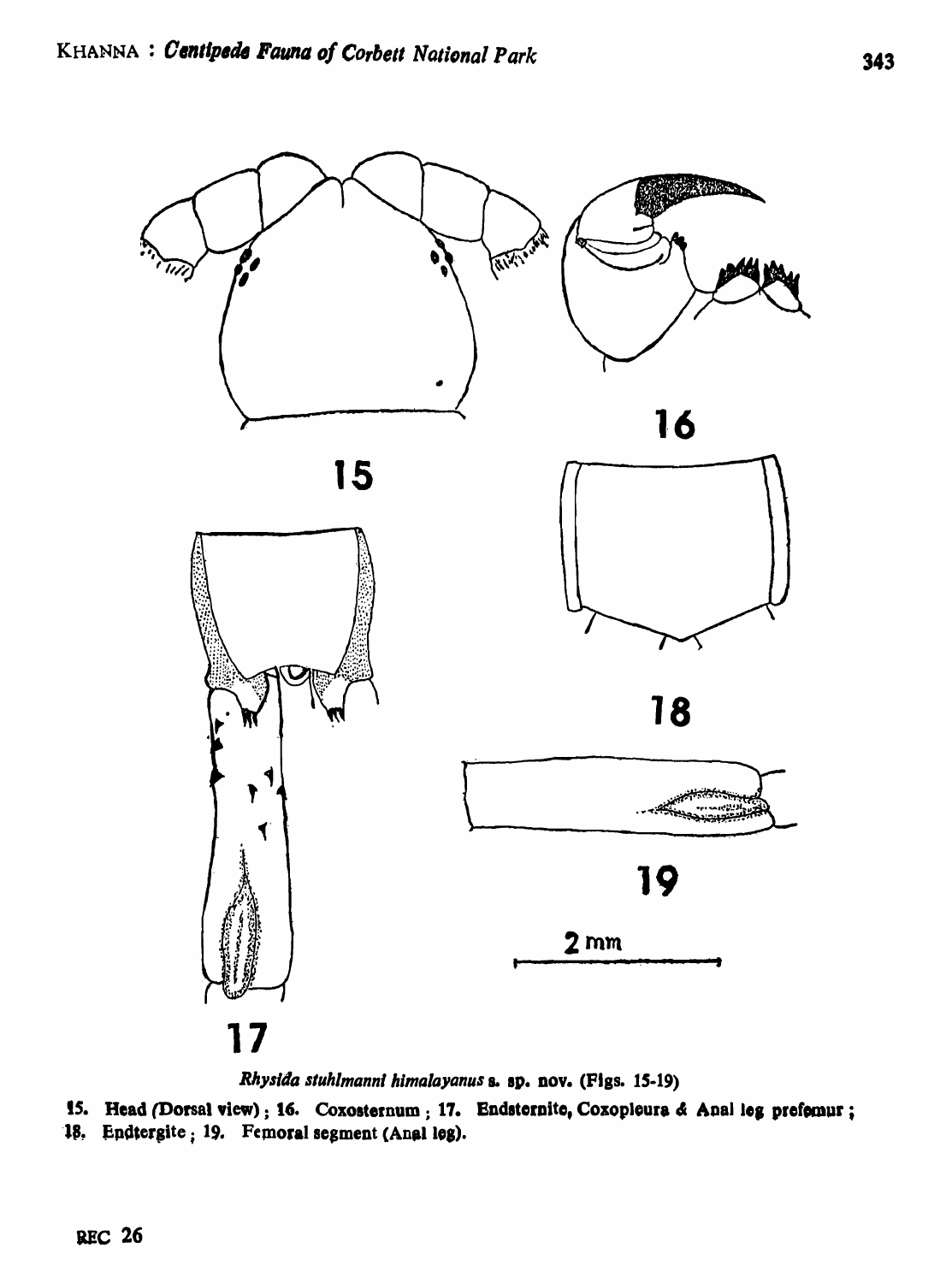than long, with a deep median notch anteriorly followed by a small median furrow confined just below the notch; head shield clearly overlapped by 1st tergite (fig. 15). *Coxosternum*: Dental plate with  $5+5$  teeth, the three inner being more closer but not coaleased and separated from the outer two by a definitve gap; without any post dental spur; prefemoral process of the maxillipede tridentate; base of the coxosternum smooth, without furrows; dental plates meeting each other at an angle of  $120^{\circ}$  (fig 16.) *Coxopleura:* Densely punctate process of coxopleura, strong and slender extending slightly behind the endsternite, at the apex with three thorns; no dorsal or lateral thorn present (fig. 17). *Tergites:* AU tergal segments without any indication of the presence of paramedian longitudinal furrows, however, very small transverse furrows can be seen anteriorly on the posterior tergal segments and sternites as well; only endtergite laterally emarginate (fig. 18). *Sternites:* Smooth; only very small paramedian longitudinal furrows visible on posterior body segments; endsternite longer than wide with its lateral margins a little arched outward and posterior margin incurved (fig. 17). *Legs:* 1-19 pair of legs with 2, 20th with 1 and 21st without spur on first tarsal segment; all legs with 2 spurs to the claws. *Anal legs:* Prefemur of the anal legs nearly five times longer than its width, with 7 thorns present in the proximal half, ventrolaterally with 1, laterally with 2, medially 1 and dorsolaterally with 3 thorns; prefemoral process ("eckdorn") absent. A deep depression seen on the distal end of the anal leg prefemur (fig. 17) and femur (fig. 19). Pretarsus about five!times longer than end claw. *Affinities: Rhysida stuhlmannl him alayan us* ssp. nov. resembles *R. stuhlmanni* Kraepelin in a number of characters but differs from it in baving a tridentate projection on the prefemur of coxosternum, (vs. unidentate); 20 segmented antennae (vs.  $17-18$ ) and disposition of spines on the anal leg prefemur.

The species *R. sluhlmanni* Kraepelin, 1903 should, therefore, be treated as *Rhyaida stuhlmanni stuhlmanni* Kraepelin\* (forma typica), which is an element of Ethiopean fauna,

## Key to the Indian Species of the Genus *Rhysida* Wood

1. All tergites except anterior with a pair of complete paramedian furrow •.• • .. All tergite either without paramedian longitudinal furrows or only furrows partly visible on some of the segments •••• longitudinal 2. very small 17.

<sup>•</sup> Khanna (in press) recently recorded *R. stuhlmanni stuhlmanni* from North East States, India.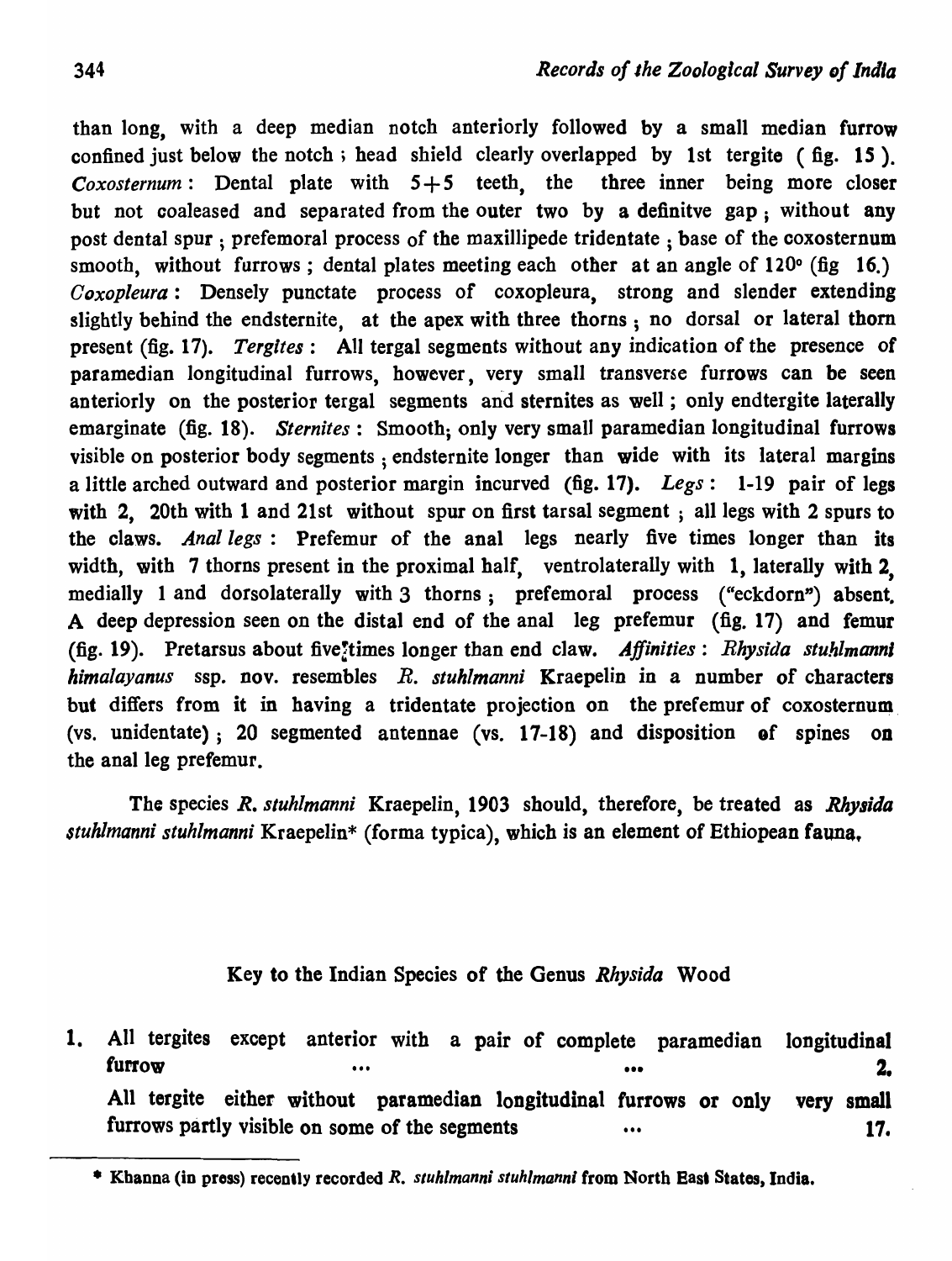| 2. | Tergite preceeding 21st segment normally not marginate laterally<br>Rhysida nuda: $3.$                                                                                                                                                                    |
|----|-----------------------------------------------------------------------------------------------------------------------------------------------------------------------------------------------------------------------------------------------------------|
|    | Tergites preceeding 21st segment clearly marginate and several of them involved<br>4.                                                                                                                                                                     |
| 3. | 20th pair of walking legs without tarsal spur; apex of the process of coxopleura<br>tipped with 3 spines; antennae 19 segmented $$ Rhysida nuda immarginata (Porath)<br>20th pair of walking legs with one tarsal spur, apex of the process of coxopleura |
|    | tipped 2 spines; antennae $(18)$ — $(21)$ segmented $\cdots$ Rhysida nuda nuda (Newport)                                                                                                                                                                  |
| 4. | <b>Process of coxopleura studded with lateral spines</b> Rhysida longipes (Newport):<br>5.<br>Process of coxopleura without lateral spines<br>7.<br>$\bullet$ $\bullet$                                                                                   |
| 5. | <b>Prefemur</b> of the anal legs without 'eckdorn'; 1-5 pair of legs with 2 spurs to the 1st<br>tarsal segment<br>Rhysida longipes simplicior Chamberlin<br>$\bullet\bullet\bullet$                                                                       |
|    | Prefemur of the anal legs with 'eckdorn'; 1-12 pairs of legs with 2 spurs to the first<br>tarsal segment<br>6 <sub>l</sub>                                                                                                                                |
| 6. | Emargination of tergites begining from 15th segment; dorsal median streak on tergum<br>Rhysida longipes longipes (Newport)<br>absent<br>$\bullet\bullet\bullet$                                                                                           |
|    | Emargination of tergites beginning from 9th segment; dorsal median streak visible<br>Rhysida longipes punctata Khanna<br>throughout the tergum                                                                                                            |
| 7. | Sternites either at all without paramedian longitudinal furrows or only anteriorly<br>with very small furrows<br>8.<br>$\bullet\bullet\bullet$                                                                                                            |
|    | Majority of the sternites with a pair of complete paramedian longitudinal furrows<br>15.<br>                                                                                                                                                              |
|    | 8. Tergite from 5th segment onwards with a longitudinal median carina<br>Rhysida carinulata (Haase)<br>                                                                                                                                                   |
|    | None of the tergal segments with a median carina<br>Rhysida lithobioides<br>$\ddot{\phantom{a}}$<br>$($ Newport $): 9$                                                                                                                                    |
| 9. | Process of the coxopleura at the apex tipped with 3<br>spines<br>10.                                                                                                                                                                                      |
|    | Process of the coxopleura at the apex tipped with 2<br>12.<br>spines                                                                                                                                                                                      |
|    | 10. 20th pair of walking legs with a spur to the first tarsal segment, endsternite without<br>11.<br>median furrow<br>                                                                                                                                    |
|    | 20th pair of walking legs without spur to the first tarsal segment; endsternite<br>Rhysida lithobioides kumaonensis ssp. nov.<br>with a median furrow                                                                                                     |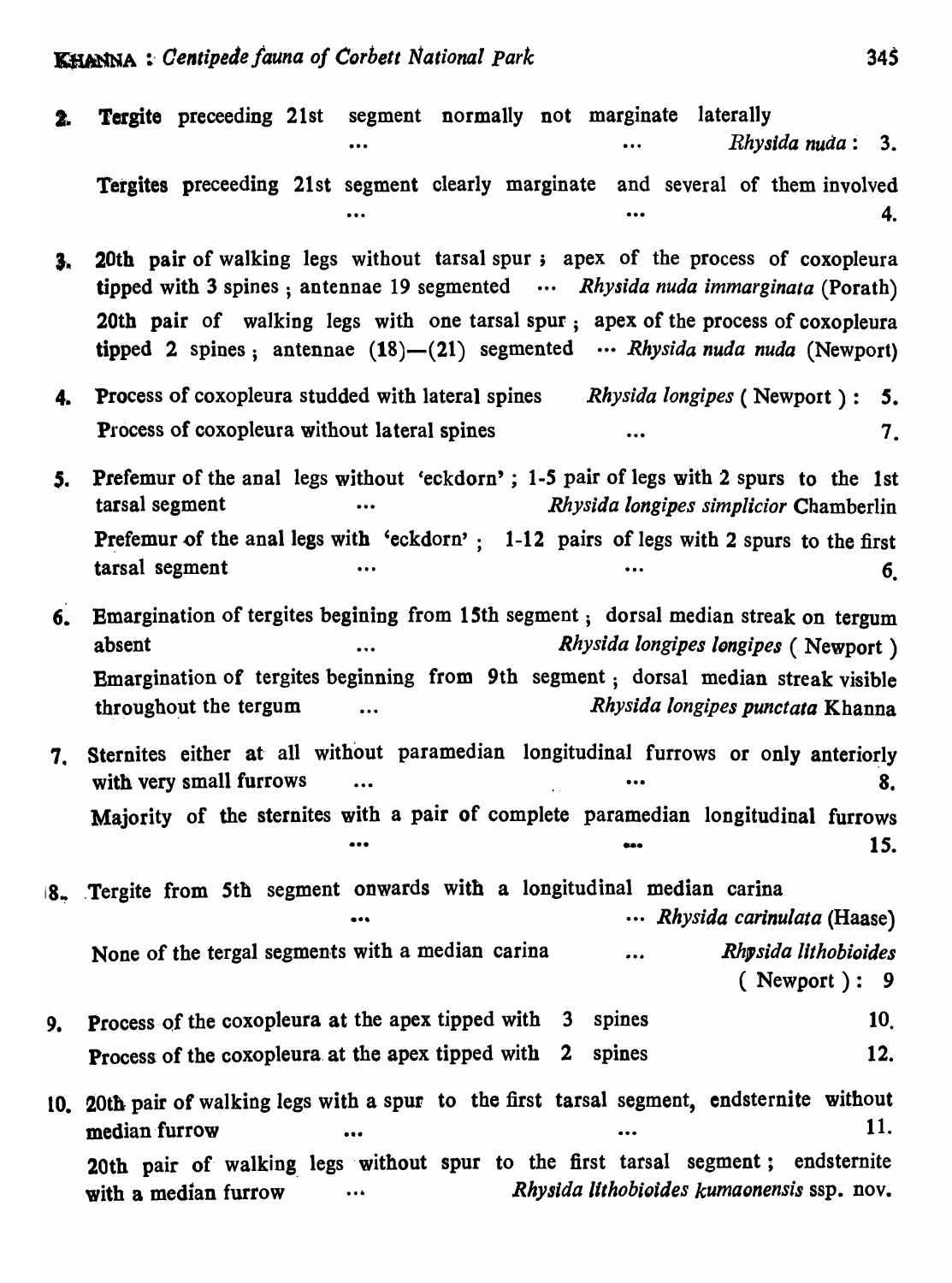11. Prefemoral process of the coxosternum with a tridentate projecton; emargination of the tergites beginning on 17 or 18th segment ; paramedian furrows on sternites not present *Rhysida llthobioides shivalikensis* Khanna Prefemoral process of the coxosternum with a quadri-dentate projection; emargination of the tergites beginning on 13th segment; small paramedian longitudinal furrows on sternites visible *Rhysida lithobioides trispinosus* Jangi and Dass

- 12. Endsternite without a median groove 13. Endsternite with a median groove 14.
- 13. 1-18 pair of walking legs with 2 spurs to 1st tarsal segment ... Rhysida lithobioides *lilhobioides* ( Newport)

*I-IS* pair of walking Jegs with 2 spurs to 1st tarsal segment .... *Rhysida lithobioides abessynica* Attems

- 14. 1-19 pair of walking legs with 2 spurs to 1st tarsal segment; process of coxopleura long *Rhysida lithobioides /ongopito* Dobroruka 1-18 pair of walking legs with 2 spurs to 1st tarsal segment; process of coxopleura short *Rhysida lithobioides paucidens* Pocock
- 15. Only first pair of legs with 2 tarsal spurs ... 16. 1-3 pair of walking legs with 2 tarsal spurs *... Rhysida neocrassispina* ••. Jangi & Dass
- 16. Emargination of tergites begins from Sth or 6th segment; 20th pair of walking legs with 1 tarsal spur *and a crass is pine a legs with* 1 tarsal spur Emargination of tergites begins from 18th segment; 20th pair of walking legs without tarsal spur **•••** ••• **•••** ••• ••• ••• ••• ••• *Rhysida corbetti* sp. nov.
- 17. None of the tergite with paramedian longitudinal furrows  $\cdots$  19. Only very small paramedian longitudinal furrows on tergites visible, restricted either anteriorly or posteriorly on tergal segments ... ... ... 18.
- 18. 1-9 pair of walking legs with 2 spurs to 1st tarsal segment; only endtergite: emarginate; paramedian longitudinal carinae on tergites not present; only small furrows on sternites visible only anteriorly  $\cdots$  *Rhysida stuhlmanni himalayanus* ssp. nov.

*1-15* pair of walking legs with 2 tarsal spurs; 14-21 tergal segments with their lateral margins emarginate; 4-20 tergal segments with a pair of pronounced paramedian longitudinal carina; all sternites without longitudinal furrows *Rhysida longicarinu!ata* Khanna and Tripathi  $\ddotsc$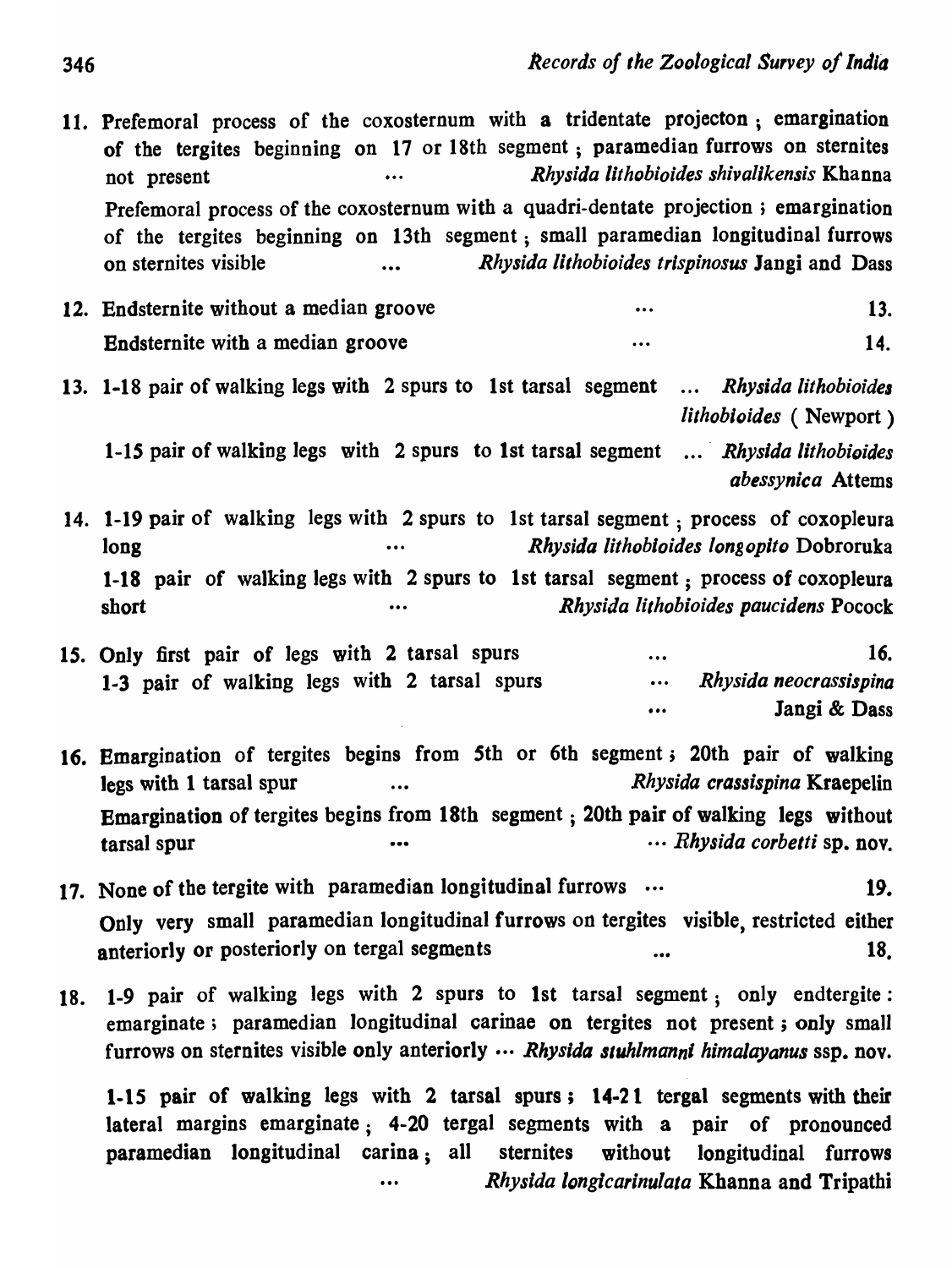| 19. Emargination of tergites begins from 6th segment | $\bullet\bullet\bullet$ | Rhysida ceylonica Gravely |     |
|------------------------------------------------------|-------------------------|---------------------------|-----|
| Only endtergite laterally emarginate                 | .                       | $\bullet\bullet\bullet$   | 20. |

20. 20th pair of walking legs with 1 tarsal spur; all sternites without paramedian longitudinal furrows *Rhysida monalii* Khanna and Kumar 20th pair of walking legs without tarsal spur; very small paramedian longitudinal furrows visible on sternites anteriorly on ateriorior body segments only .•• *Rhysida afra cuprea* Kraepelin

#### **SUMMARY**

In the the present paper altogether eleven species, belonging to four genera, collected from Corbett National Park, Uttar Pradesh, have been reported, of which two subpsecies, *Rhysida lithobioides kumaoensis* and *R. stuhlmanni himalayanus* and one species *R. corbetti,* are new additions to science, described from the park. Further extension of range of distribution of species like *Scolopendra morsitans* Linn. *Cormocephalus dentipea* Pocock, *Rhysida afra cuprea* KraepeIin, *Rhysida monalit* Khanna and Kumar, *Rhysida nuda nuda* Newport, *Rhysida nuda immarginata* Porath, *Otosligmus amballae* Chamberlin and *O. nudus* have been given. Additional characters of taxonomic importance in O. *amballae* Chamberlin have been discussed. A key to facilitate the indentification of Indian species of the genus *Rhysida* wood has also been provided.

#### ACKNOWLEDGEMENTS

The author is thankful to the Director, Zoological Survey of India, Calcutta, for his kind permission to undertake the studies. He is also thankful to the Officer-in-Charge, Northern Regional Station, Zoological Survey of India, Dehradun, for providing necessary facilities and placing the material at his disposal.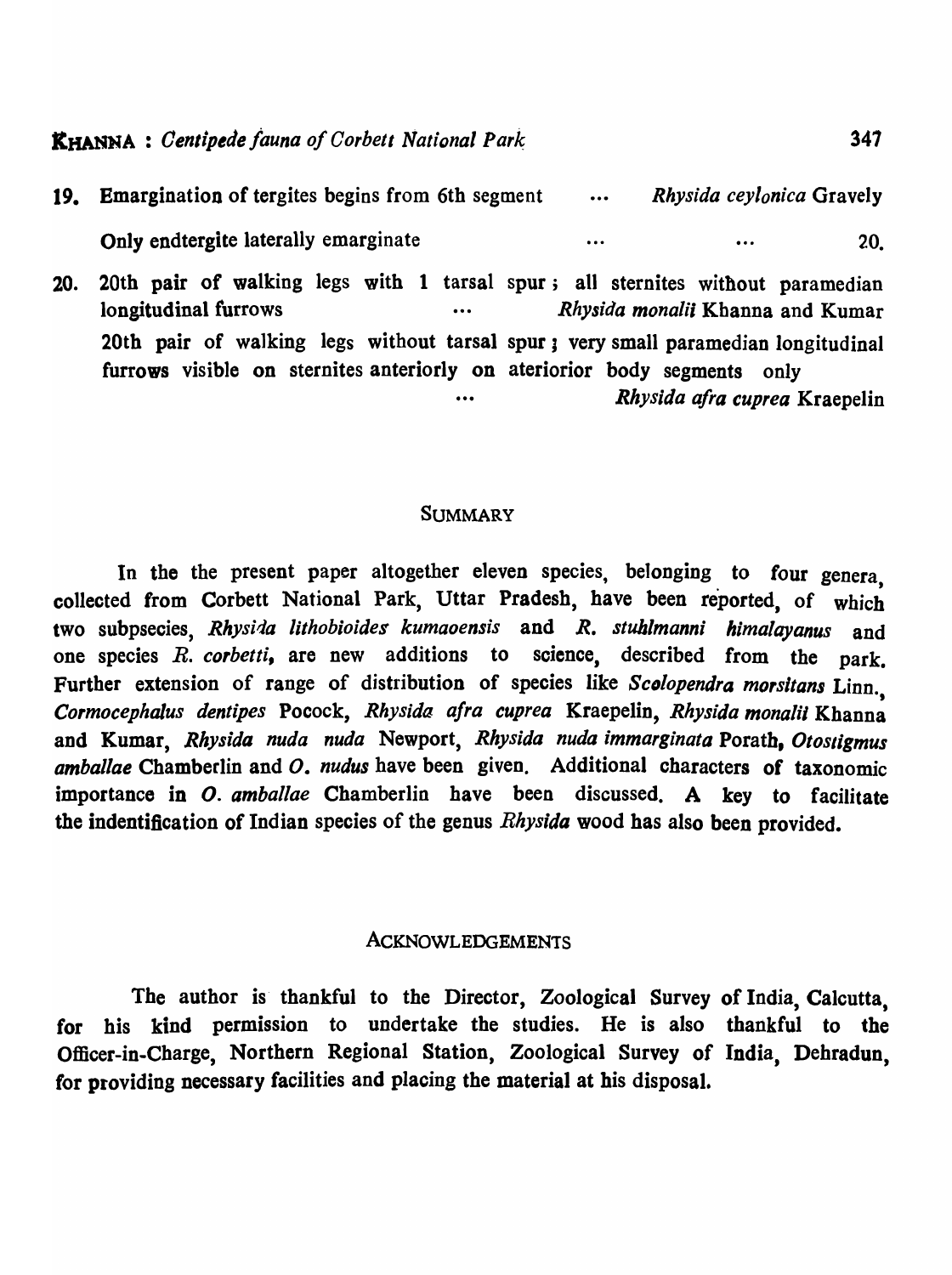# TABLE SHOWING THE DISTRIBUTION OF CENTIPEDES IN CORBETT NATIONAL PARK, UITAR PRADESH

|     | Name of the species                        | District PAURI |       |            |           |       |        | District NAINITAL |        |       |        |         |         |  |
|-----|--------------------------------------------|----------------|-------|------------|-----------|-------|--------|-------------------|--------|-------|--------|---------|---------|--|
|     |                                            | Dhikala        | Kanda | Khinanauli | Paterpani | Boxar | Gairal | Sarapduli         | Sultan | Mohan | Malani | Amdanda | Bijrani |  |
|     | Cormocephalus dentipes Pocock              |                |       |            |           |       |        |                   |        |       |        |         |         |  |
| 2.  | Scolopendra morsitans Linnaeus             |                |       |            |           |       |        |                   |        |       |        |         |         |  |
| 3.  | Otostigmus amballae Chamberlin             |                |       |            |           |       |        |                   |        |       |        |         |         |  |
| 4.  | Otostigmus nudus Pocock                    |                |       |            |           |       |        |                   |        |       |        |         |         |  |
| 5.  | Rhysida corbetti sp. nov.                  |                |       |            |           |       |        |                   |        |       |        |         |         |  |
| 6.  | Rhysida afra cuprea Kraepelin              |                |       |            |           |       |        |                   |        |       |        |         |         |  |
| 7.  | Rhysida monalii Khanna and Kumar           |                |       |            |           |       |        | ┿                 |        |       |        |         |         |  |
| 8.  | Rhysida lithobioides kumaonensis ssp. nov. |                |       |            |           |       |        |                   |        |       |        |         |         |  |
| 9.  | Rhysida nuda nuda (Newport)                |                |       |            |           |       |        |                   |        |       |        |         |         |  |
| 10. | Rhysida nuda immarginata (Porat)           |                |       |            |           |       |        |                   |        |       |        |         |         |  |
| 11. | Rhysida stuhlmanni himalayanus ssp. n.     |                |       |            |           |       |        |                   |        |       |        |         |         |  |

Sarapduli is partly in Nainital and partly in Pauri Dist.  $1.$ Boxar is now completely submerged under water.  $2.$ 

 $(+)$  Present  $(-)$  Not present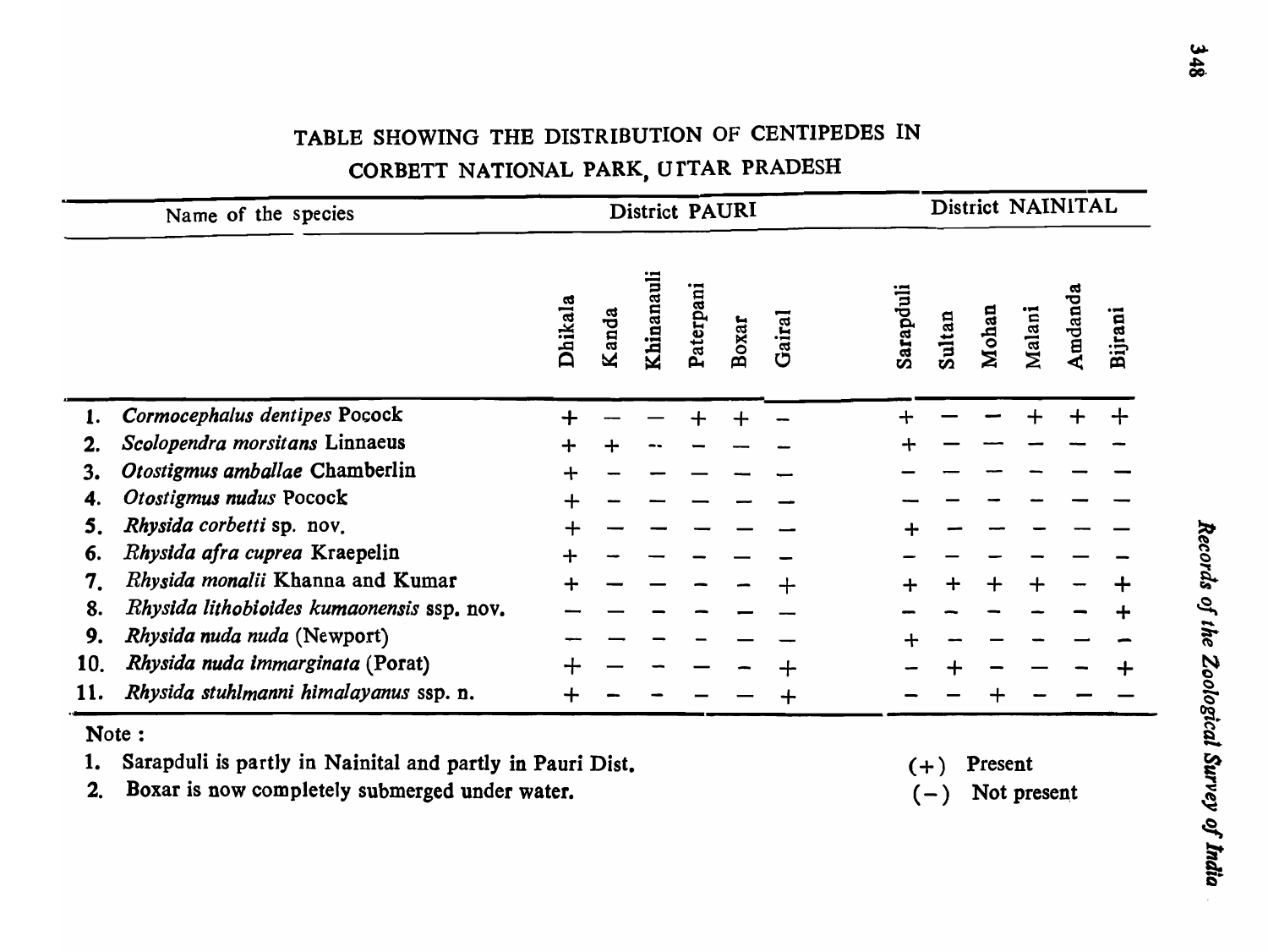#### **REFERENCES**

Ahmed, S. 1980. On a collection of centipedes (Scolopendridae and cryptopidae) from Andaman and Nicobar Islands. *Ree. zool. Sun. India,77: 25-30.* 

Attems, C. 1930. Scolopendromorpha, *Das Tierr.,* 54 (2) : 1-308.

- 'Chamberlin, R. V. 1913. Two new Otostigmini from India.Ent. *News.,* Philad., 24: 73-76.
- Gravely, F.R. 1910. The distribution of Oriental Scolopendridae. *Ree. Indian Mus.,* 5 (1) 161-172.
- Gravely, F. H. 1912. Zoological Results of Abhor Expedition 1911-12, v. Scolopendridae. *Ree. Indian Mus.,* 8 (1) : 69-78.
- Jangi, B.S. and Dass, C.M.S. 1975. A new form of sexual dimorphism in the Indian centipede *Oormoeephalus dentipes* Pocock (Scolopendridae) and its bearing on the taxonomy of the species. *J. zool. Soc.*, 27 (1&2) : 113-116.
- Jangi, B.S. and Dass C.M.S. 1978. Identity and redescription of Indian centipede *Pseudocryptops agharkari Gravely (Chilopoda: Scolopendromorpha: Scolopendri*dae). J. nat. Hist., 12: 423-426.
- Jangi, B.S. and Dass, C.M.S. 1980. Revisional notes on the taxonomy of *Cormocephalus* dentipes Pocock, with redefinition of species (Chilopoda: Scolopendromorpha: Scolopendridae). J. nat Hist., 14: 49-53.
- Jangi, B.S. and Dass, C.M.S. 1984. Scolopendridae of Deccan. J. Scient. indl. Res., 43 ; *27-S4.*
- Khanna, V. 1987. Taxonomic and Ecological Studies on the Centipedes (Chilopoda: Scolopendromorpha : Scolopendridae) from Western Himalaya, Uttar Pradesh, India. *D. phil. Thesis, Garhwal University, Srinagar, U.P.* pp. 1-243, with 21 pIs.
- Khanna, V. (1995) Fauna of Rajaji National Park, Uttar Pradesh: Chilopoda, Scolopendridae. *Conservation Area Series*, Pt. *Rec. zool. Surv. India.* pp. 309-316.
- Khanna, v. (in press). Fauna of Nanda Devi Biosphere Reserve, Uttar Pradesh: ( Chilopoda: Scolopendromorpha: Scolopendridae). *Conservation Area Series,*  Pt; *Ree. zool. Surv. India,* mss. pp. 1-5.